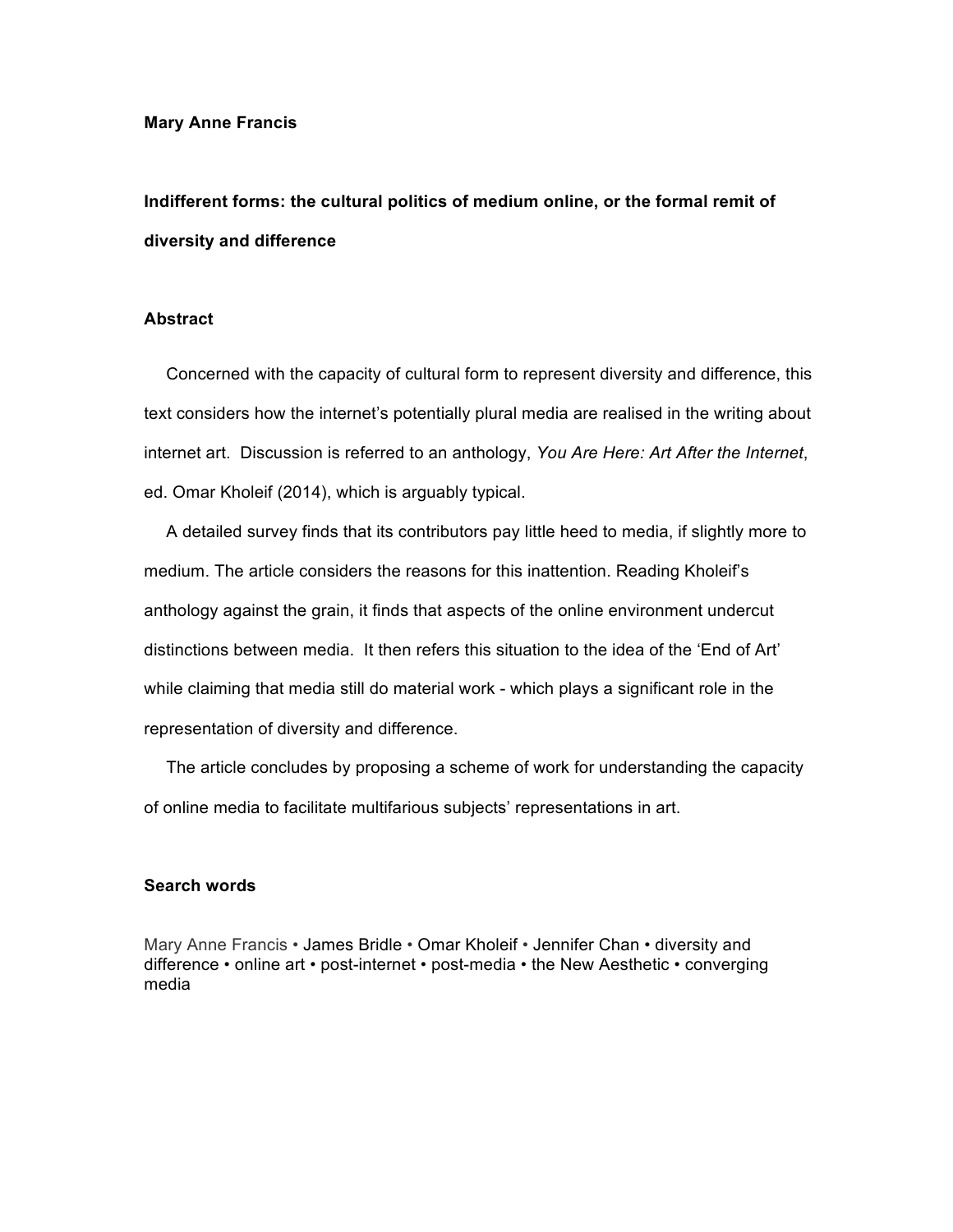Much has been made of the internet's capacity for multifarious content. Or to put this in the medium's vernacular: '[s]eemingly endless inscriptions and mutations produced by virtually anybody and everybody infinitely circulate', (Abbas & Abou-Rahme: 223), when 'endlessness' - of number rather than extent – provides a necessary if not sufficient condition for expressive difference.

Far less attention has been paid to the internet's capacity for formal diversity; when 'formal' designates its visible, consumed materiality. Typically, in writing about digital culture both before and outside the internet, this mode of attention appears as a concern with 'medium' or 'media'. As the internet continues the tradition of 'New Media', it is ironic that there is very little writing about its intersection with the latter term: very little writing about media - and medium - especially in art-discourse, where if anywhere one might expect to see such concerns.

In looking at this absence, its possible causes, and how it might be redressed, this text assumes that medium matters. It assumes that medium has a role to play in giving voice to the diversity of subjects who are, perhaps, more enabled by the online as an expressive space than any previous means of publication.

## **How medium matters**

As David Davies notes in 'Medium in Art', his title's central term has been 'characterized in a number of different ways' (Davies: 181). And as his essay demonstrates, the subject, philosophically addressed, is complex. On the definitional issue, Davies contends: '[i]n its most general sense, a medium is a *means* of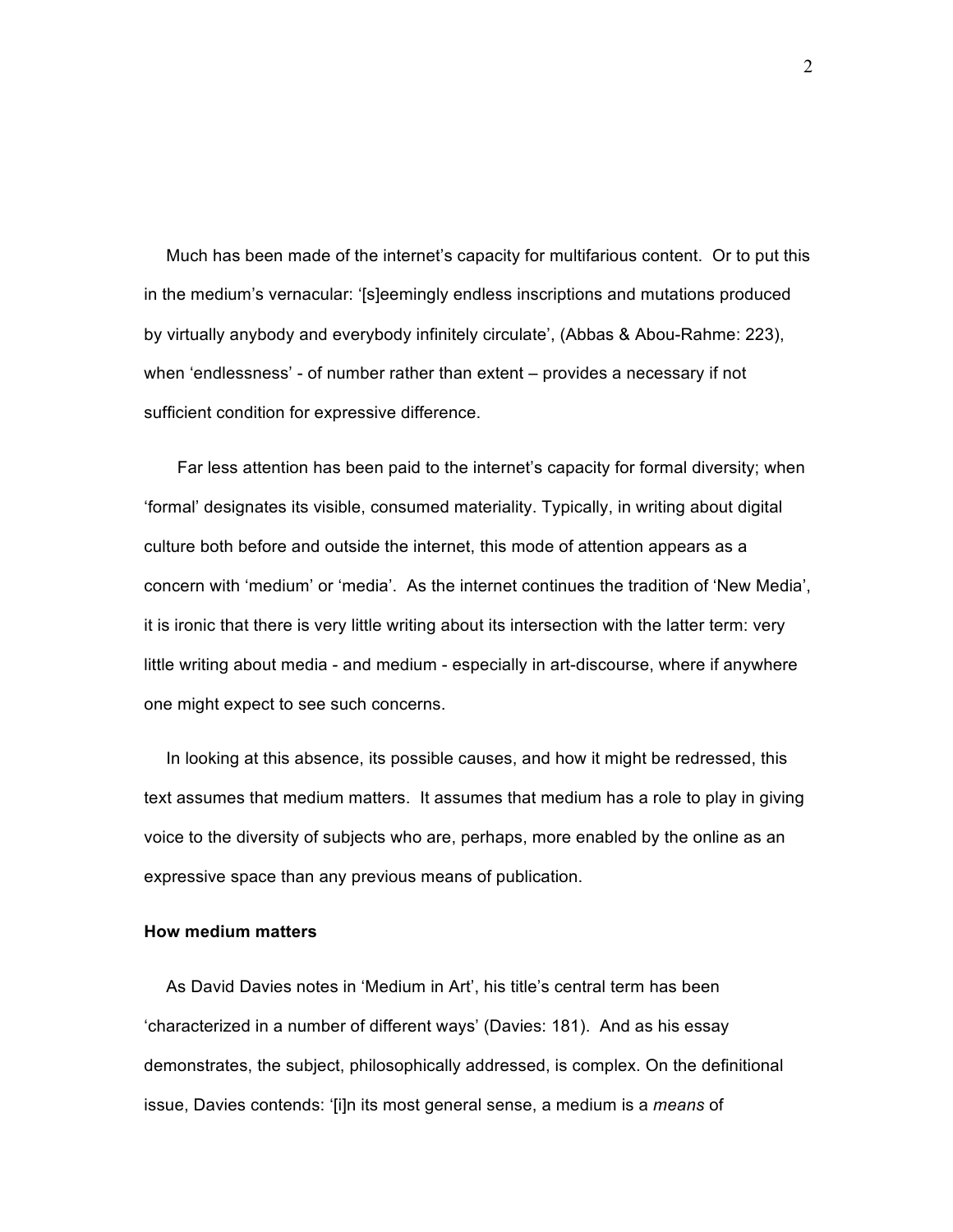transmitting some matter from a source to a site of reception' (Davies: 181). And continues: '[a]n art medium, then, is presumably something that mediates the transmission of the content of an artwork to a receiver' (Davies: 181).

In this way, art's medium is 'instrumental' (to use Davies' term): it carries something out. This is also a philosophical determination, because the chapter then looks at ways in which, exceptionally, for some philosophers (Monroe Beardsley) art's medium is not instrumental. Committed to the notion of art's material specificity, I contend that medium in art is instrumental.

However, in committing to this view, there is more to be discussed – not the least because this definition fails to distinguish art from other signifying forms, regarded as instrumental. Chiefly, there is the question of *how* precisely art's medium functions. Davies reviews a number of accounts, with Richard Wollheim's being the most compelling. Critiquing the non-instrumentalising aims of formalist approaches to medium, which in valorising that as an end in itself negate its 'extrinsic or ulterior purpose' - to transmit - Davies proposes a compromise:

If a medium is intrinsically a means of transmitting or communicating something, then to appreciate the medium *for its own sake* in appreciating a work [of art] is to attend not simply to *what* is communicated but to *the manner in which* that thing is communicated (Davies: 186).

And he continues: 'Appreciation, so construed, exhibits what Wollheim terms "twofoldness", requiring that we attend both to the content of a work and to the way in which that content is articulated in the medium' (Davies: 186); its 'object' - 'what is represented' - and its 'medium' - 'representation' (Wollheim: 213).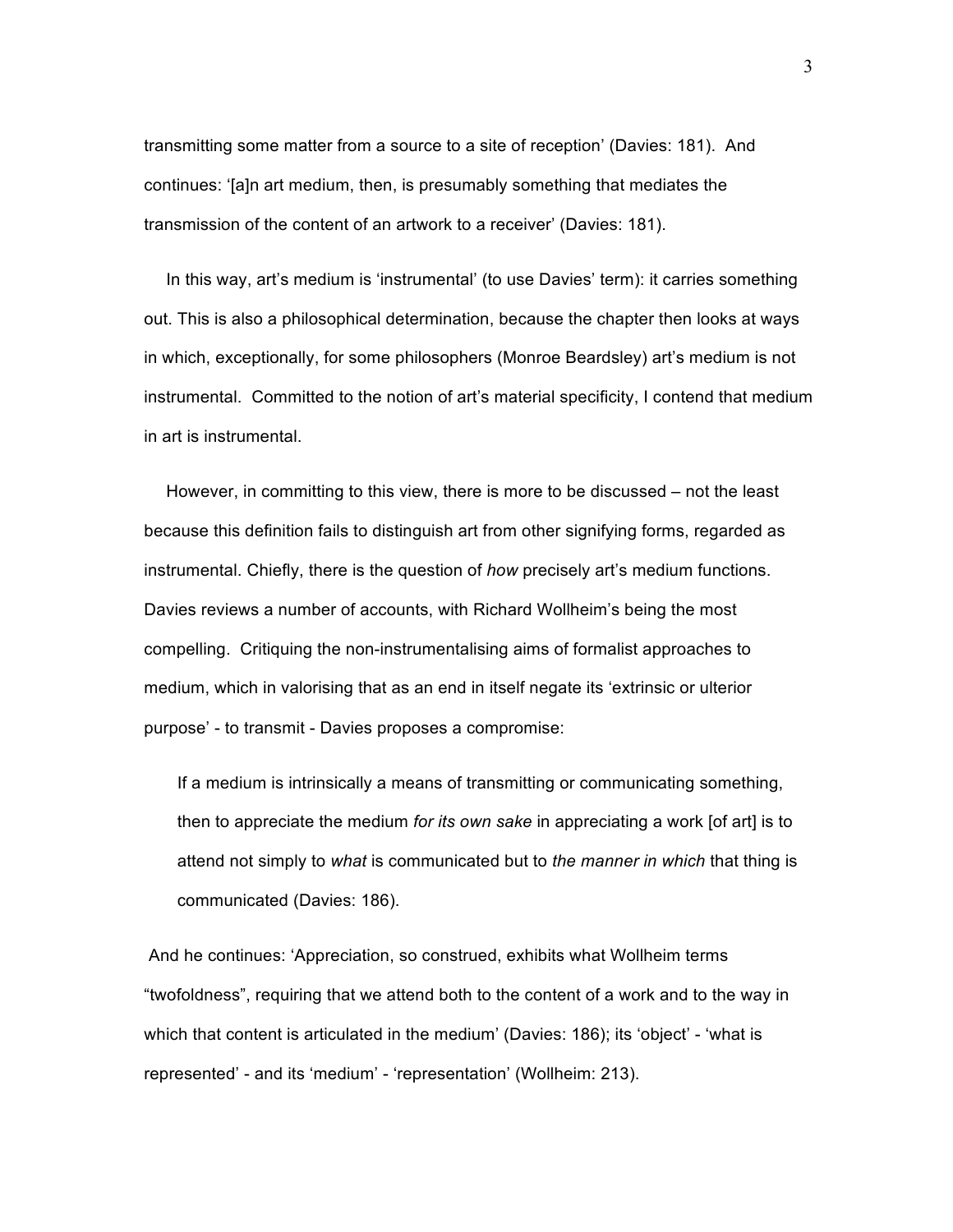Davies then proceeds by way of his earlier discussion of Joseph Margolis, invoking the latter's distinction between 'the "physical medium"' of art and 'the "artistic medium"', when '[i]n the case of paintings, for example, the physical medium consists of pigment (oils, tempera, water colours) applied to a surface (wood, canvas, glass), while the artistic medium is "a purposeful system of brushstrokes"' (Davies: 183). An 'artistic statement', Davies argues, will 'exploit' its artistic medium. Thus for art, medium functions as the (in-)visible substrate of depiction, and also does expressive, communicative work.

There is just one concept missing from this grid that Davies builds from Wollheim plus Margolis. This is the idea that physical medium also signifies – as a substance and thus contributes to the 'artistic statement'; for instance oil paint does very different signifying work from digital photography.

#### **Why medium matters**

So, reading across Davies and his reading of Wollhiem and Margolis, to ignore the role of medium in art is both fundamentally to misrepresent the very nature of art, and more particularly, to overlook a defining aspect of its function as a signifying form. This has several consequences.

For theoretical analysis, it implies that either art's affects as art are overlooked, or they are mis-diagnosed; possibly identified with the 'depiction' i.e. the signified rather than the signifier. Relatedly, for artists, a de-emphasis on medium implies a reduced awareness of art's lexicon, and consequently, an unwitting use of that, since art's media always entail some degree of 'manipulation' (Davies: 190). The danger with the latter is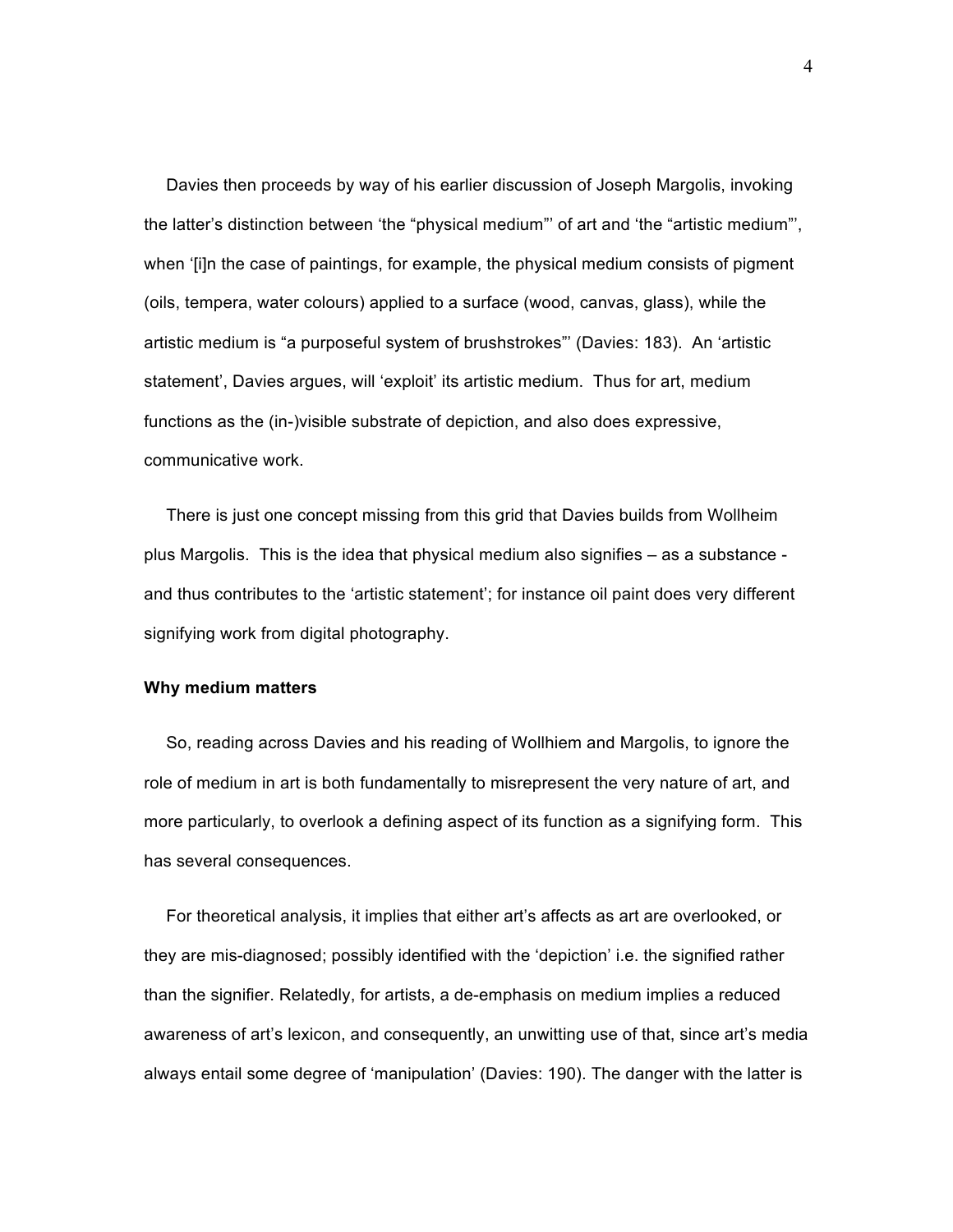that the artist becomes a 'medium' in another sense, as the artist is instrumentalised by their expressive means.

The politics of a neglect of medium are various. While not wanting to assume a simple relationship between cultural form and identity or subjectivity, it would nevertheless seem that to limit art's range of formal possibilities is to restrict its potential for varied, diverse expression. Different subjects have different relationships to power. The value of art – as an articulation that operates across different levels of its being (the 'object' and the manipulation of medium) that combine in myriad ways – is that its expressive potential is huge. Moreover via Wollheim's notion of 'twofoldness', art's medium offers an interpretative space. For artists who take issue with how things are typically perceived, perhaps because they are marginalised by the status-quo, this is a powerful facility; no less than a means of critique.

Hence, in many ways, medium matters much.

## **The internet as medium, and media: the literature**

The writing about the internet as medium, per se, is scant. There is more about the internet as a medium *for* a given subject, when 'medium' is used in the psychic sense – as conduit. In five Google Scholar pages, only the short text 'Does the Materiality of the Internet Matter?' by Niels Brügger addressed the internet as medium head on (eds. Brügger & Bøodker: 2002). Offering a 'sketch' for 'what the objects of an analysis [of the internet's materiality] should be' (Brügger: 20), Brügger takes a technological approach to matters of medium, and is moreover writing before social media and the widespread use of smart-phones.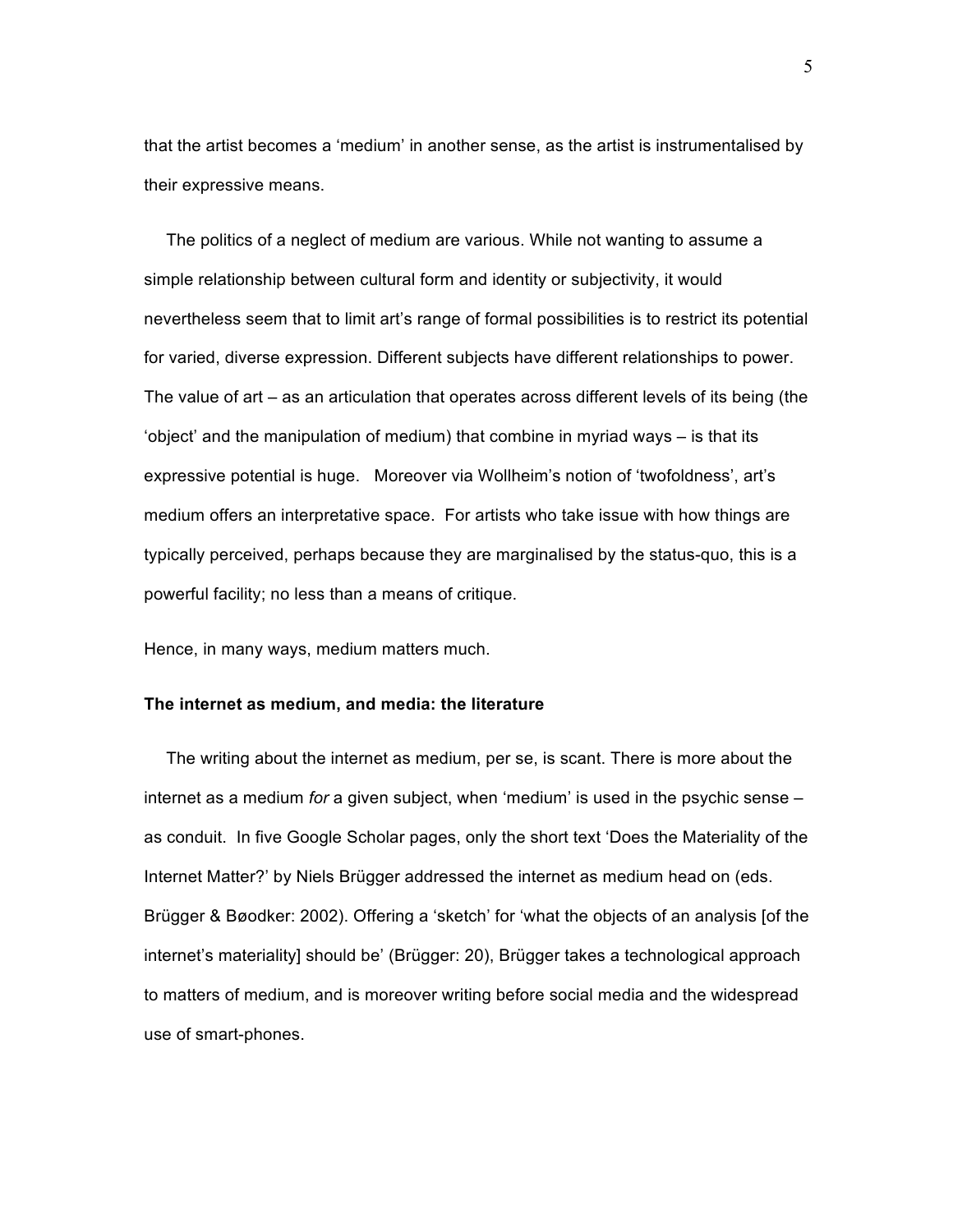Elsewhere, relevant journal archives (e.g. *Mute*'s) also yielded little. A *Third Text* article by Niranjan Rajah, 'Slow download!: the internet as a medium for art', focused on its subject's role *in* cultural politics (in Malaysia), not medium *as* cultural politics, although Rajah's recourse to Hegel's 'End of History' thesis is eloquent for reasons that follow.

So I decided to see how a recent compilation of writing about art online addressed issues of medium and media. For reasons of its widespread circulation soon after publication, I chose the 2014 anthology *You Are Here: Art After the Internet*, edited by Omar Kholeif. Despite the title's commonsense meaning, the book is directly relevant to this enquiry when as one of the contributors contends 'after' 'typically evokes complete embeddedness in a ubiquitous network culture' (Connor: 57). 'After' here means in the 'wake of'; not 'beyond'. And while I make no claim for the book's typicality as one among others on the subject of its title, its anthology format encourages that in offering a range of voices addressing range of political concerns from Baghdad to Finland and Rawanda to Turkey.

## **'Medium' and 'media' in** *You Are Here*

While the term 'media' appears frequently, it is also frequently prefixed by 'post'. At first glance, this does not seem to indicate an enthusiasm for culture's material dimensions when, in one reading of the term, 'post-media' proposes that medium no longer matters. However, as with 'after' in this context, 'post-'has a double meaning. As Zach Blas writes, 'deployments of "post-" […] also illustrate saturation or (pseudo)totalization' (Blas: 87). So in this paradoxical vein, 'media' is both everywhere, and as a possible consequence of that, nowhere; 'an invisible given' (Chan: 108). Either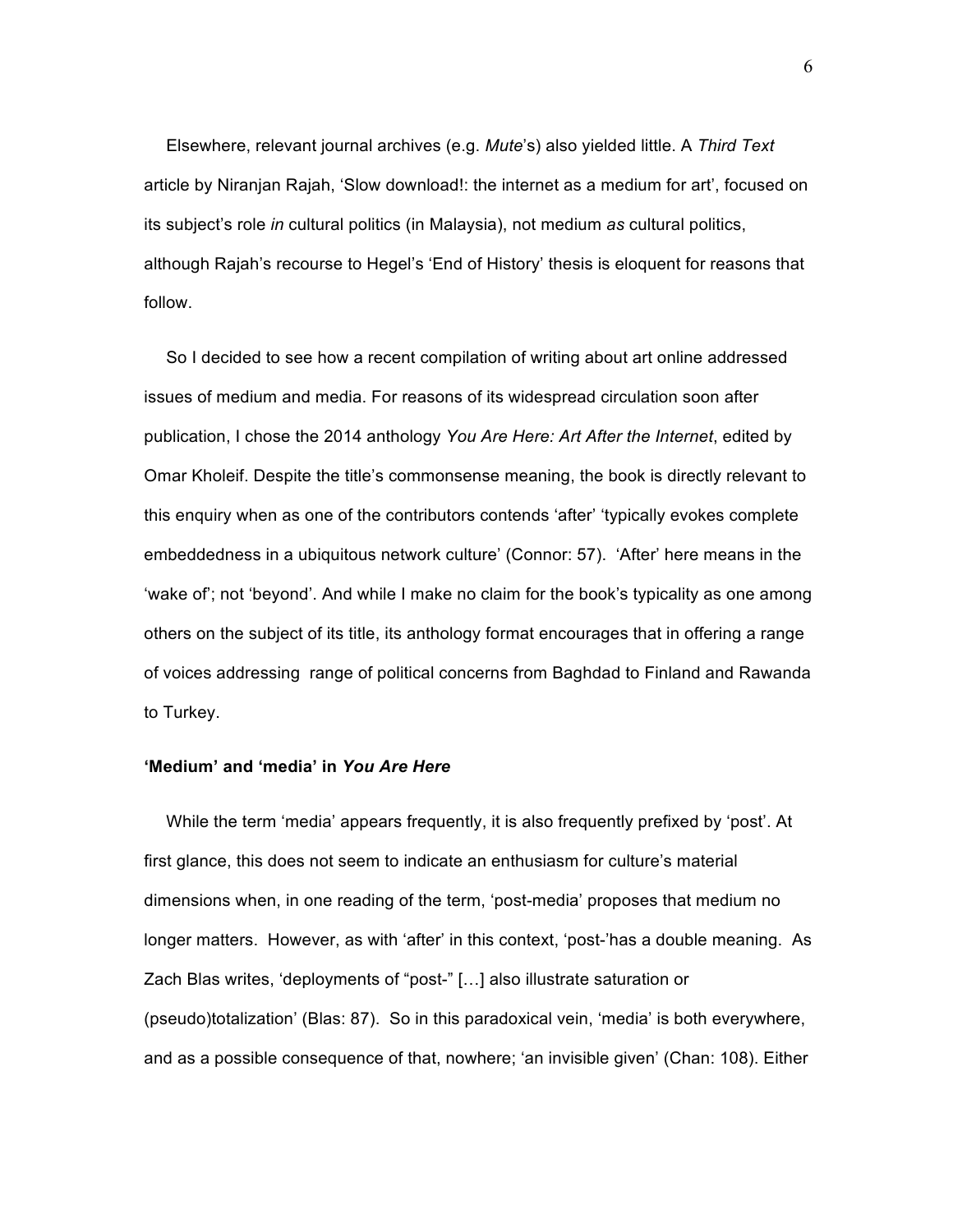way, the question of how 'media' and 'medium' are realized more precisely in this text, beyond their function as the back-half of a generic term, remains.

# **'Medium' and 'media': the editorial**

In his 'Preamble' Kholeif contends that: 'one of the most basic concerns to grow out of [the] process' of 'formulating this collective narrative' was 'how to define the internet – as a space, as a form, or as an adjective?' (Kholeif: 13). Precisely because it approaches matters of definition in a way that might accommodate a discussion of medium, this question is interesting. Kholeif also asks '[h]ow have the formal aspects of art making and art viewing been altered by the integrated dependence on designed technology?' (Kholeif: 12). However, rather than answer either question, he refers both to the book's contributors, explaining: '[i]nstead of retreading art historical debates about medium specificity, I decided that the most appropriate means to tackle such questions was to develop a platform for artists, writers, and curators to lead these discussions through the questions that were developing organically in their practice' (Kholeif : 12). A platform, though, is not a programme.

#### **'Medium' and 'media': the essays**

## **Defined but not discussed**

There are many designations of the internet as medium in *You Are Here* that are non-reflexive; which do not question what it is to make that claim. Stephanie Bailey quotes Hito Steyerl claiming that 'networked space is itself a medium' (Bailey: 133), while herself describing the internet as a 'network' 'textured by the surface layer of the World Wide Web' (Bailey: 129). Jennifer Chan refers to the internet as 'a mass medium' (Chan: 116); when its art 'employs the networked, decentralized structure of the internet'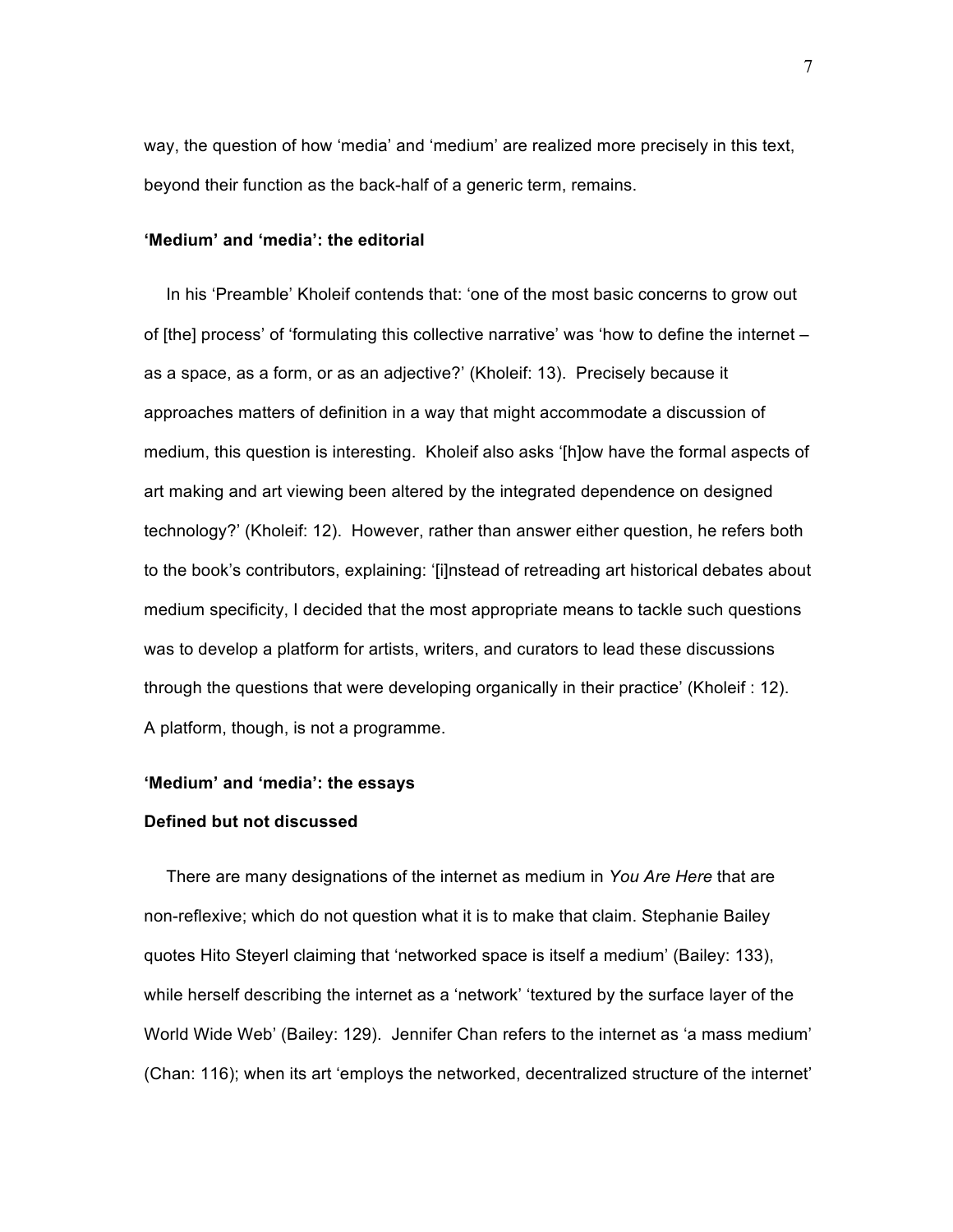(Chan: 107). Chan then elaborates: 'Post-internet practices are characterized by hybridity and by hyper-mediation of existing genres, platform-oriented activity, slippage between formal output of digital and physical environments' (Chan: 110) – but doesn't detail this media-hybridity beyond its off- and online quality. Similarly, Kholeif's essay, 'The Curator's New Medium', refers to 'the trans-media virtual environment' (Kholeif: 85) – while looking at online art as a mediation of power and capital. And Constant Dullaart discusses the steganographic capacity of the digital image to include concealed text but misses the chance to explore its implications as a form that can combine two media (Duallaart: 144).

So none of these commentators offers any detailed discussion of what the internet as 'medium' or 'media' materially entails. To be fair, Bailey comments that 'if we were to also perceive the internet as an aesthetic and therefore sensual [sic] space that has the potential to produce real and meaningful interactions and relations, we might then push the idea of the internet as a (social) medium further.' But this is a *proposal* for a definition. She continues: '[w]e could continue to explore its potential as a space within which forms of relational practice might develop across the virtual and the real, so that innovative and tangible social networks might evolve IRL' (Bailey: 133). In a gesture that occurs several times in this anthology, medium appears at the intersection of the virtual and the real - 'mixed reality' (McHugh: 32) - almost as if the medium-specificity of the virtual only appears in relief.

## **Discussion of another 'medium'**

Beyond my focus on the internet as typically experienced, or 'consumed' at the level of the screen, *You Are Here* occasionally addresses 'medium' in detail. Writing on the New Aesthetic (which denotes an online-offline entity), James Bridle claims that it is

8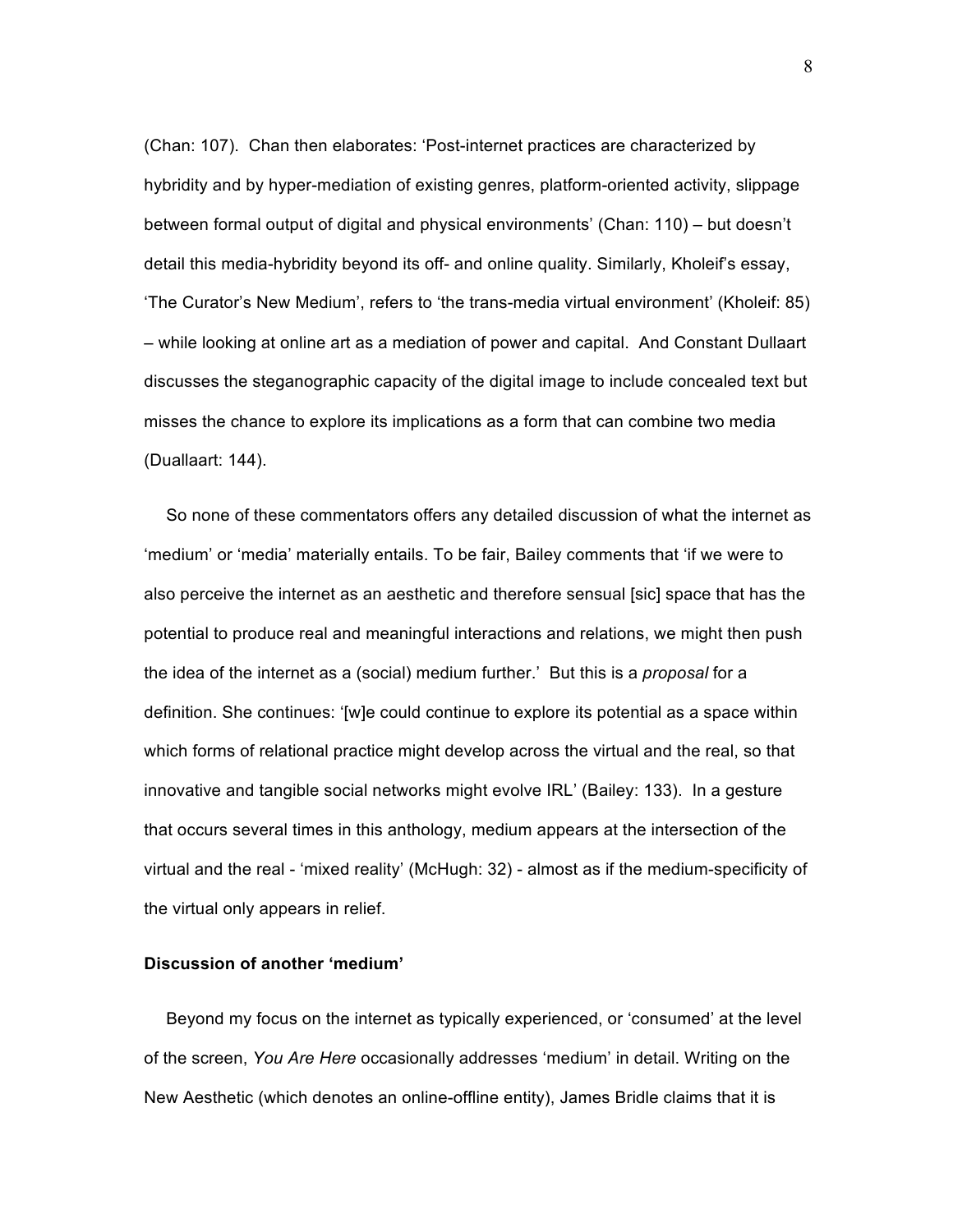'impossible' for him: 'not to look at these images and immediately start to think about not what they look like', but rather:

how they came to be and what they have or will become: the process of capture, storage, and distribution; the actions of filters, codecs, algorithms, processes, databases, and transfer protocols; the weight of data-centres, servers, satellites, cables, routers, switches, modems, infrastructures physical and virtual (Bridle: 23).

Similarly, Stephanie Bailey notes that '[i]t is easy to forget that the internet is a physical thing; that satellites and fibre optic networks are but some of the necessary technologies facilitating the transmission of data between people and places' (Bailey: 129). For both, 'medium' is the technological support for representation.

But in *You Are Here*, there are many essays for which 'medium' is simply not an issue. This applies to even those few writers who focus on the 'art' aspects of the compilation's title. So Brad Tromel discusses the way in which internet technologies and social media in particular have affected the circulation of art, its authorship and ownership. But the role of media in this is not discussed, if crucial: an image online severed from its author is less readily restored to its creator than a text. And Michael Connor explores the art / artist – networked culture axis with an emphasis on its periodization: art 'after the internet' refers on the one hand to work made 'as the "cognitive yield" of obsessive clicking' (Connor: 57) and on the other, practices 'in which the artist, even art itself, is assumed to be fully immersed in networked culture and is no longer quite able to assume the position of an observer' (Connor: 57).

Medium to major indifference to medium and media online: towards an explanation

9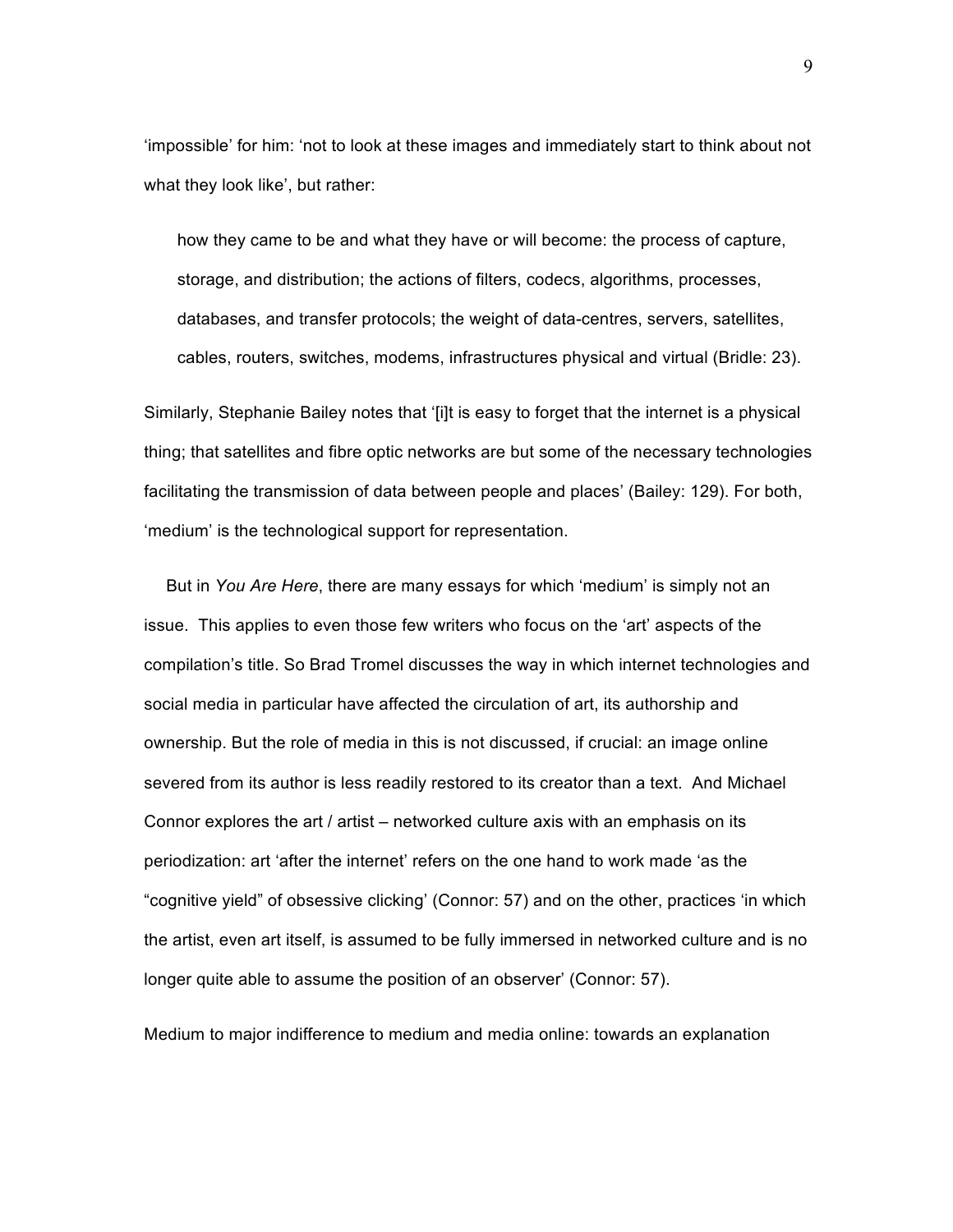Largely, then, *You Are Here: Art After the Internet* demonstrates a negligible concern with matters of medium and media online. Which begs the question: why?

My method for addressing this is extruded from the process of close-reading that has demonstrated the existence of the phenomenon in question in the first place. Encouraged by an in-depth knowledge of those texts, the second part of this essay will read them for the way in which they also provide clues to a response. In other words this is an implicit discourse; a method of reading which might be seen as hermeneutically complementary to the preceding survey.

#### **The absence of address to 'media': some speculations**

I start with arguably the more profound absence. Without having counted occurrences, 'media' seems to feature less in the anthology than 'medium', debateevading uses of 'post-media' aside. This implies that either different media are less in evidence online, or that such differences do not register.

#### **Smoothed striated space**

Emblematically, Brian Droitcour's discussion of Ryan Trecartin's video-work heads this discussion. Looking at the collaged dialogue in *K-CorealNC.K (section a)*, Droitcour invokes the concept of 'incorporation': 'a technique of smoothing difference to produce inclusion and growth' (Droitcour: 50).

Much in *You Are Here* proposes that online media have been 'incorporated' – when the term also acknowledges their residual physicality. Frequently, the internet is recognised as a 'flexible, mutable, and fluid' space (Droitcour: 50) that homogenizes formal – as well as other – differences. So, writing about the relationship between the internet as a political and aesthetic space, Bailey invokes Bernard Stiegler's notion of a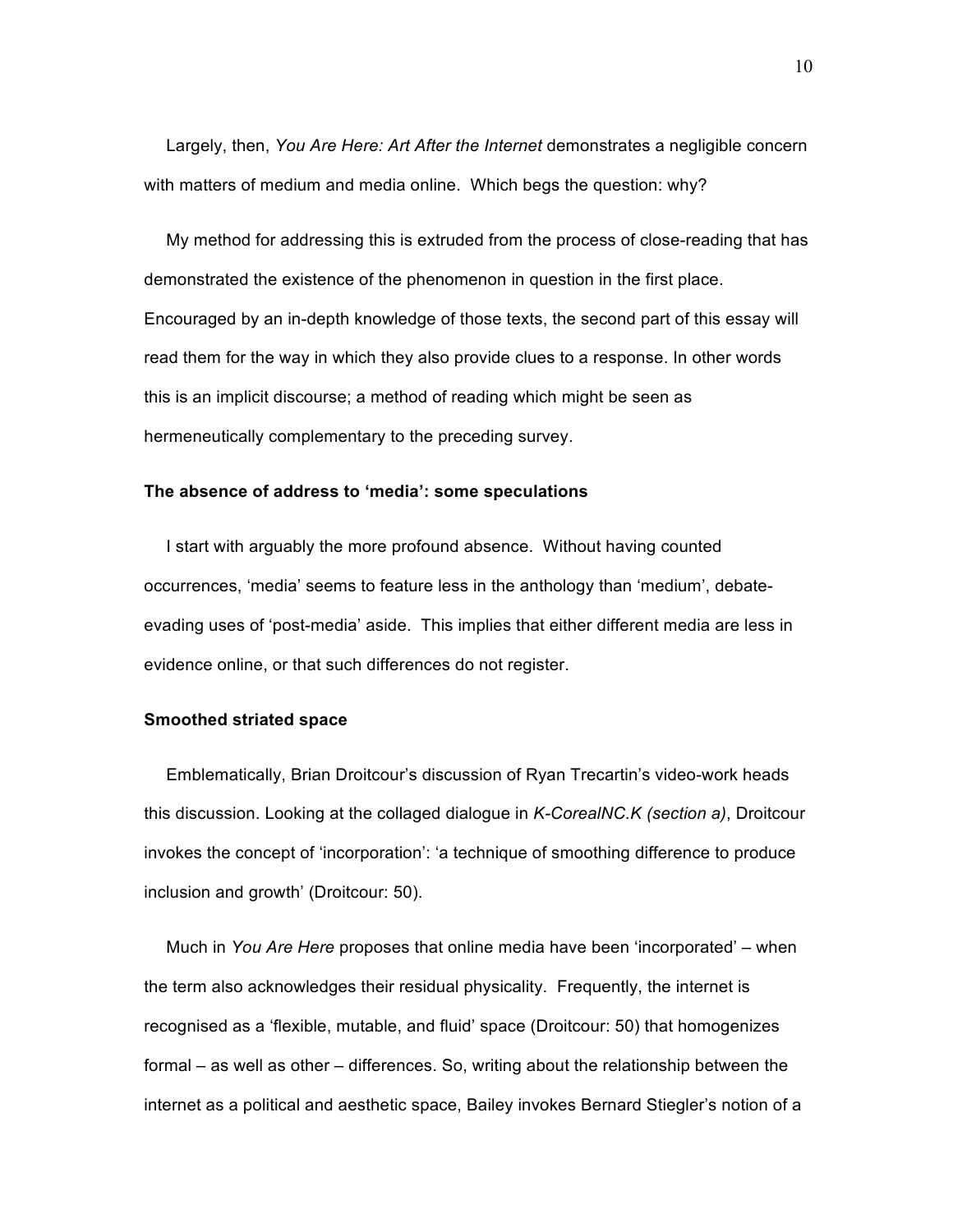'"grammatization process" that allows for the "discretization" […] "of behaviours, gestures, talks, flows and moves of any kind […]', when 'discretization' is a term borrowed from mathematics to describe the transformation of continuous forms into data that is, typically, computer-ready. This, she implies, results in the 'smooth space of the internet' (Bailey: 132). Although Bailey is more concerned with grammatization as 'a modification or reduction of human characteristics precisely so that they might fit into the digitized, online system' (Bailey: 132), 'grammatization' equally pertains to the digitization of media (e.g. image, music, text). Thus homogenized via code that is typically phenomenalized as pixels or sound 'samples', media are 'smoothed', if not quite to the point of indifference. They are also 'smoothed' or incorporated via standardizing sites such as YouTube or Instagram.

Thus levelled, media-distinctiveness obtrudes less online than offline, possibly as a consequence of digitisation and being networked, which may account for its relative invisibility in *You Are Here*. And the internet as digital and networked medium also produces another de-differentiation. Rather than being seen to homogenize media, however, digitisation now increases their commutability: the ease by which expression in one media can be translated into another.

## **Commutability**

This is proposed in *You Are Here* by Tyler Coburn's monologue, 'NaturallySpeaking', which stars the digital instructor of a mutant voice-recognition-programme – in print. When the willing suspension of disbelief would normally permit Coburn's readers to 'hear' the speaker, this is frustrated by a 'meta' punctuation of the text. Ironically, suspension is suspended precisely by commands used to mark punctuation when dictating to a typist: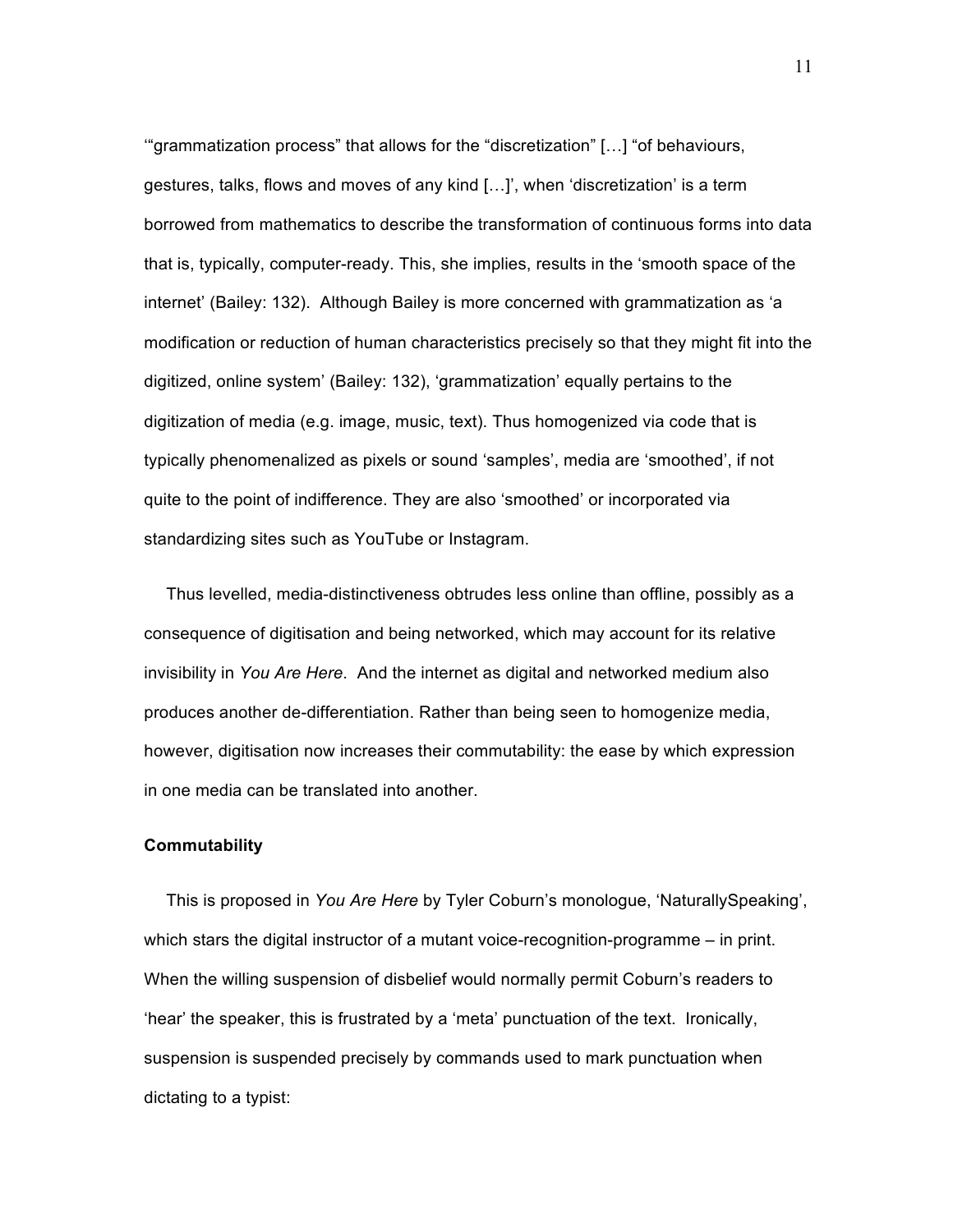'We could like you to read aloud for a few minutes

while the computer listens to you and learns how you speak PERIOD' (Coburn: 156).

This 'hack' reminds us that digitisation facilitates translation between media e.g. Text-to-Speech; 'OCR' (Optical Character Recognition), and 'scored' music into sound via software such as Sibelius. Easily transformed, media are, procedurally, more proximate. So just as reduction in the formal differences between digital media can explain their reduced visibility as distinct modes, so the latter might be also explained by their digitally enhanced commutability. A different kind of media proximity proposes another explanation of this relative invisibility, again, proposed by *You Are Here*.

#### **Synchronous media**

Constant Dullaart's reference to steganography, which often takes an online form when images encode written text, provides an exotic instance of the way in which different media can be co-present in internet screen-space. Of course, like steganography, co-present media predates the internet: music videos are multi-media; and as Gunther Kress elaborates, so, often, too, are pedagogic explications when drawing, speech and gesture are deployed simultaneously (Kress: 162-166). But variously, the digital, and the online more particularly, seem to increase the incidence of simultaneous media in a range of cultural forms, in part because of the ease with which this layering is technically achieved. A good example would be much of YouTube's 'music', comprising not just sound, but also visual media: diegetic video; still photographs, or a synced, scrolling score. Once again, enhanced proximity, here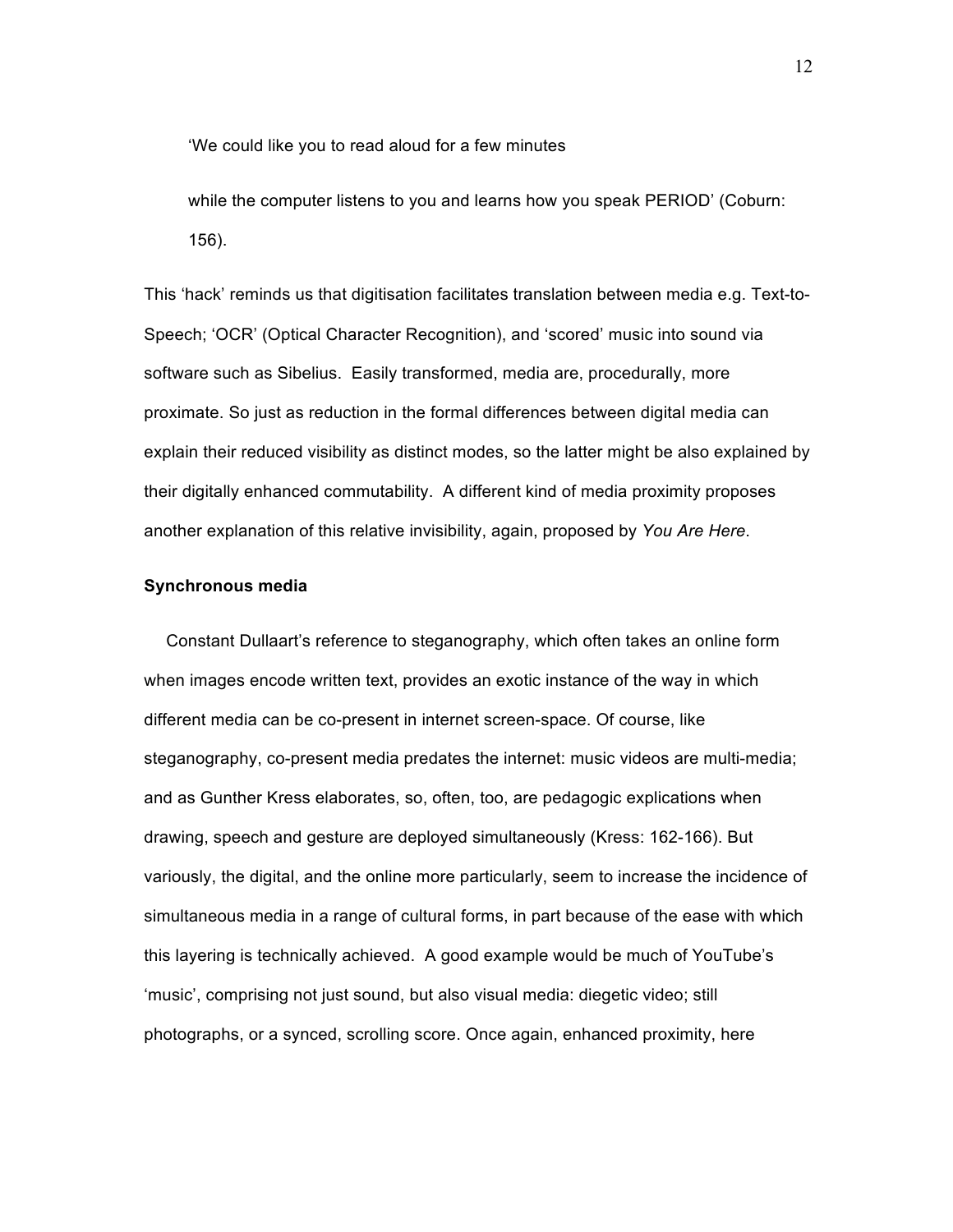temporal, makes the seams between media less visible. There is one further version of this argument.

## **Proximate in place**

This is proposed by Jon Rafman's suite of images in *You Are Here*, which as Kholeif notes, are concerned with 'the virtual world of Second Life and multi-player video games' (Kholief: 195) – and in being so often include images of screens as palimpsests within the main images. These screens often show a range of media: graphics and text; photographic image and text, and video, reminding us that online, an array of media frequently jostle in one space, even if these media are already semi-homogenized by their digitality. But rather than producing awareness of media-specificity, it is probable that the edges of these media are naturalized by an enhanced capacity for 'codeswitching' (moving between different languages), especially identified with the 'digital native<sup>1</sup>

## **Converging media**

So: in various ways, considered from a formalist perspective, media online converge – ontologically, as they are all *digital*; procedurally, as they are more readily sources for one another; temporally, in being synchronous; and then, spatially, in occupying the same communicative frame. This goes some way to explaining why 'media difference' both in general and in its particular instances is overlooked in *You Are Here*. It also proposes that existing concepts may not suffice for describing phenomenal, aesthetic differences in online culture. And indifference - to different media, traditionally defined,

 $1$  See Gene McHugh (31) for a discussion of this term.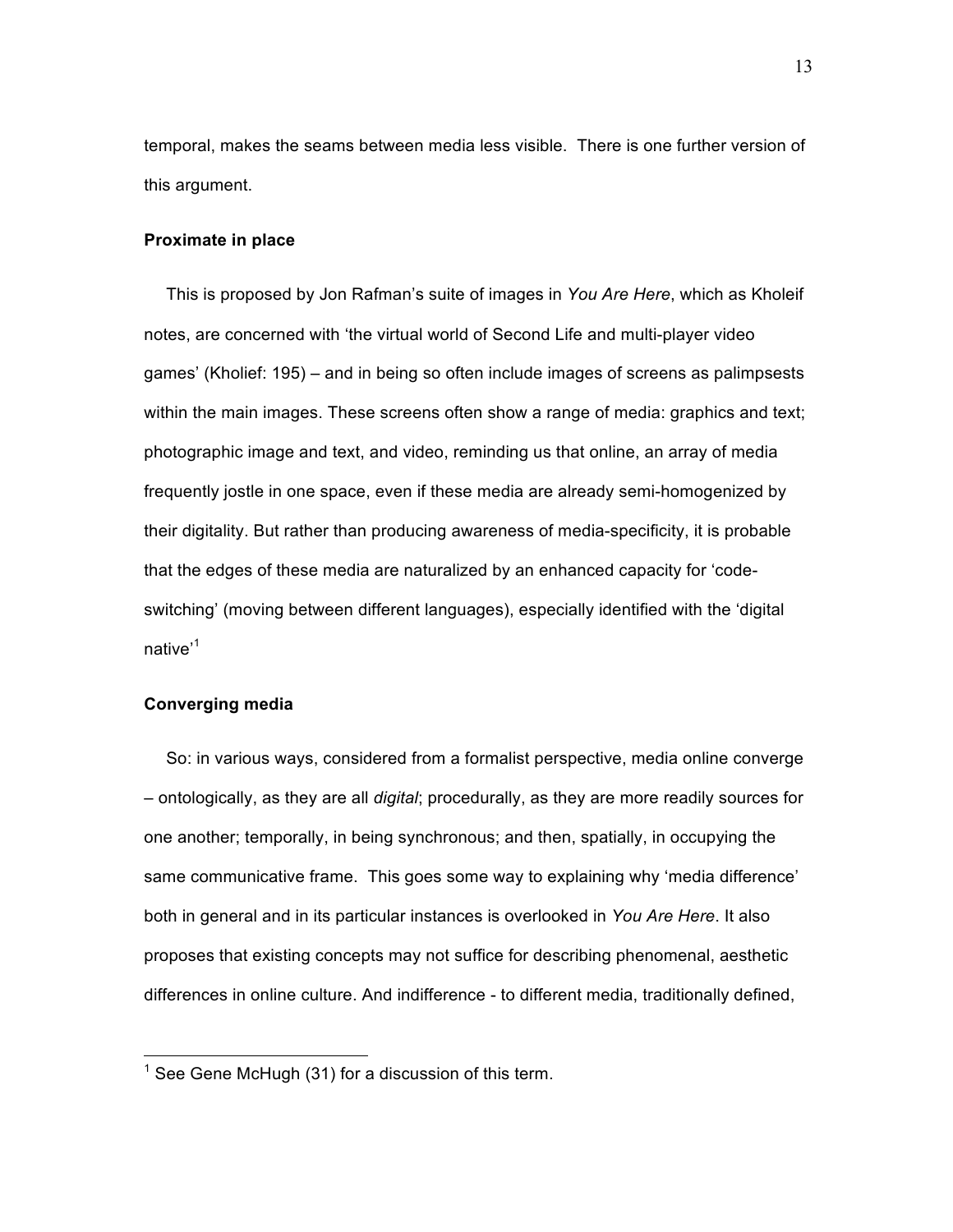online - might also explain indifference to the internet as a medium per se. But equally, there may well be other explanations, to which I now turn.

# **Medium – indifference**

Following Chan, it could be argued that the internet fails to register as a medium because it is (perceived to be) ubiquitous; *il n'y a pas de hypertext*. Chan also invokes another argument for medium not mattering (much) to contemporary artists. Mapping the relationship of Post-internet practices to 'net.art and contemporary art', Chan asks: [w]hat has the formalist browser-based work of white men and women pecking at their computers in 1996 have to do with me?' The question is rhetorical, as she continues:

Your canon was Dada, Warhol and Duchamp; mine is Cantopop, Pokémon and young boys performing cover songs. Why make art that looks like, and responds to, art that is over forty years old? Why not make art that responds to online things that matter to me now? (Chan: 111).

Couched in the hipster phrasing of the New Aesthetic, this declamation tropes a number of binarisms: 'white' and non-white ethnicities with then and 'now', with high-art and pop-culture, then those again with art and 'online things'; with them and 'me', and last but not least, with formalism and, its other which is also 'online things' – 'that matter to [Chan] now'. As with the last pairs, it is the second term in all that is privileged for Chan and provides her point of identification. For the purposes of understanding the absence of attention to medium in writing on online culture, these lines propose that 'formalism' is not just unfashionable or an 'old anxiety' (Kholeif: 79) – perhaps a facile reading - but that a concern with medium is associated with a whole set of issues irrelevant to contemporary artists. 'Post-media' is realized at face value.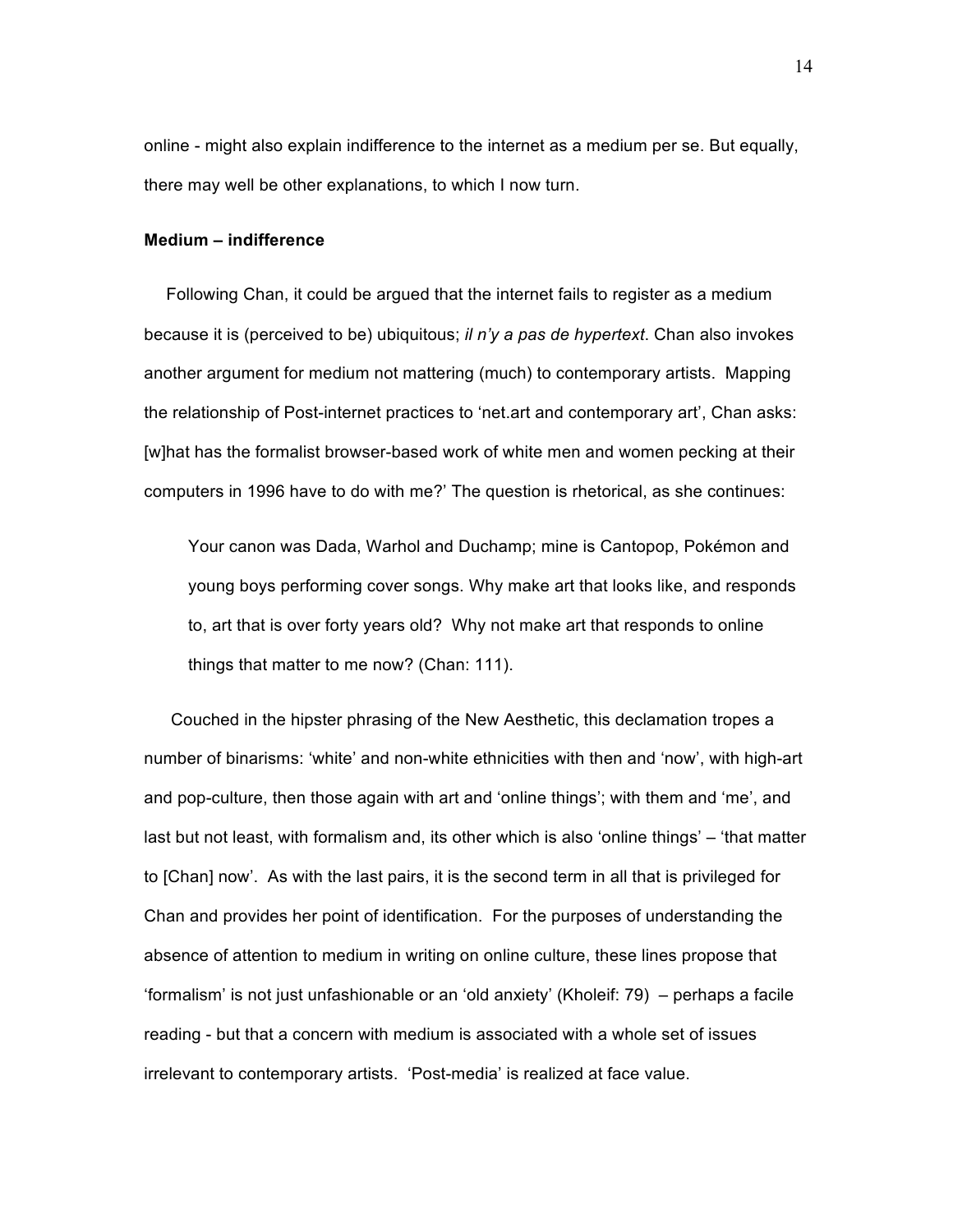Chan's alignment is, of course, not unfamiliar in recent art-history, first emerging with the anti-formalist 'issue-based' art-practices of the 1980s, an era that ushered in the recent 'turns' away from aesthetics realised both in theory and in practice as mediaspecificity, and for which the 'Social Turn' is emblematic. But *You Are Here* also proposes that this concern with content over form may have another impetus, which in turn, charges its political affiliations very differently.

In his foreword to the volume, Ed Halter discusses recent socio-technological development and notes the way in which, with 'venture capital', this is realised as a perpetual quest for the new. The 'engines of the market' he contends, are 'always demanding more "content"' (Halter: 16). While 'content' is certainly a synonym for 'product', and so includes technologies of form (e.g. 'Periscope', GoPro,) the term, is, however telling. The categories of online culture in its wider sense are typically conceived as subject-matter ones: porn, e-commerce, social-media, gambling, and sport, with only a few - 'music' and so-called 'film' (video) - preserving media-specific designations. When 'content' includes a vast array of subjects, as Chan's and Halter's essays demonstrate, it is futile to align a (re-)turn to content per se with any particular political project. But there is a different type of project that provides another explanatory context for the phenomena in question. This is aesthetics, or more particularly, one *theory* of aesthetics: Hegel's, the terms of which have informed the underlying scheme of this discussion.

#### **Medium and the recent history of aesthetic theory**

The terms that Wollheim uses to designate representation's (art's) two aspects i.e. its 'represented' ('object'), and its 'medium' are not so far from Hegel's conceptual scheme for art - perhaps unsurprisingly, given Hegel's influence on late twentieth century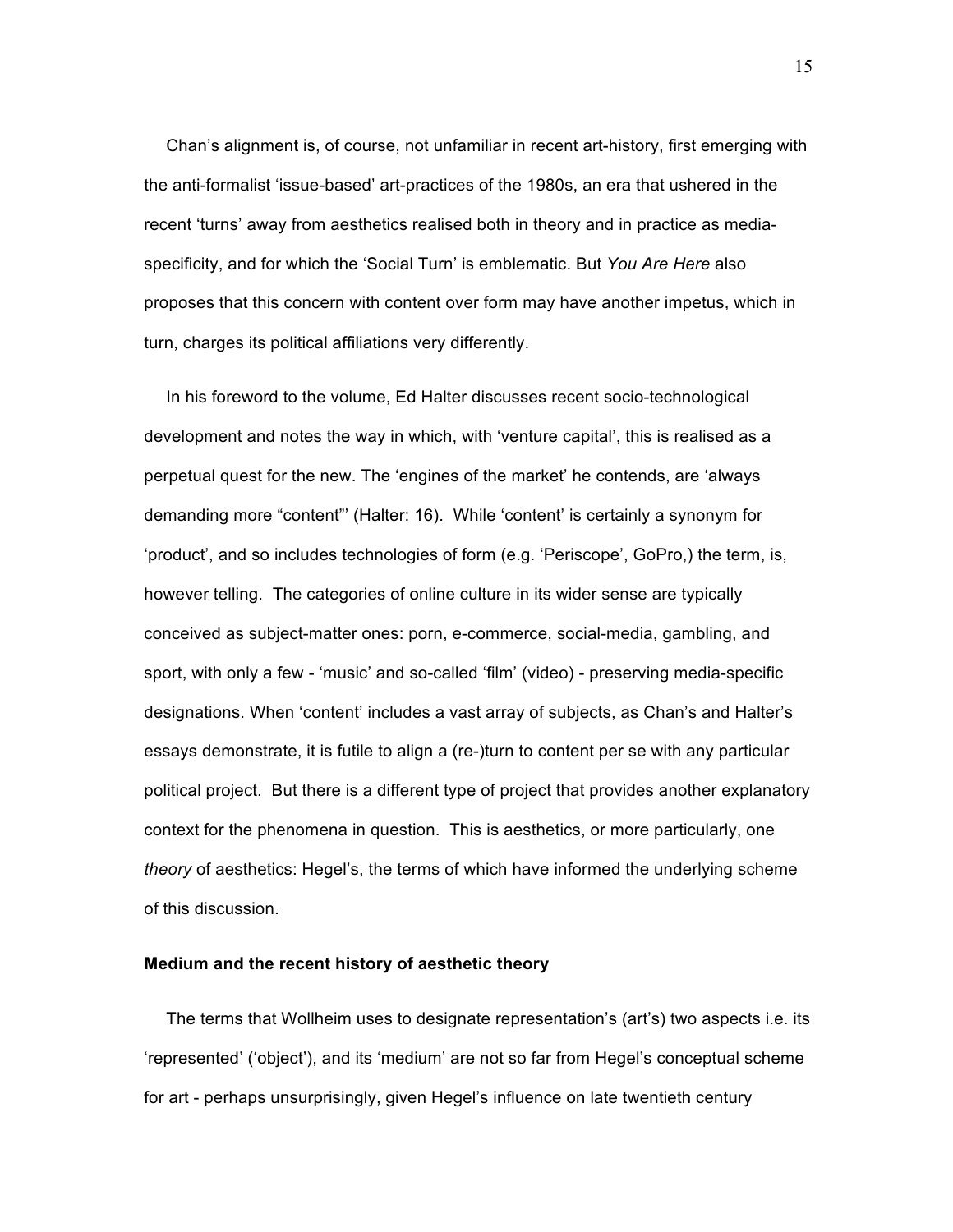aesthetics. In his *Lectures on Aesthetics*, Hegel conceives of art as an evolving relationship between 'content' and 'form', when the latter is substantially identified with materiality. Indeed, medium plays a large part in Hegel's discussion of 'general types of art', which are realised as, and through, 'particular sensuous media' (Hegel: 88). The 'fine art' of painting, for example, 'employs as a medium for its content and for the plastic embodiment of that content visibility as such […] developed into colour' (Hegel: 94).

The value of this framework goes far beyond its provision of core analytical terms, not the least because 'form' and 'content' are not specific to Hegel. Rather, it is especially useful as it provides an explanation for the phenomena in question at a more fundamental level than explanations already supplied. When the latter largely locate potential reasons for inattention to medium and media in their digital and on-line condition, Hegel's aesthetics offers a way of thinking about online art within a philosophy of history.

In proposing this perspective, I am merely extending others' application - to conceptualism - of the *Lectures on Aesthetics* and its 'end of art' thesis, to online art. Like Conceptual Art, the latter can be seen as a form of de-materialized art-practice; it is phenomenally fugitive - gone at the push of a key - and as the essays in *You Are Here* testify, is typically more concerned with 'the Idea' and the effects of this, than sensuous form.

Famously, for Arthur Danto, Warhol's *Brillo Boxes* marked the moment at which art raised from within itself philosophical questions – in asking what 'art' was - and hence marked 'the end of art' as art became, precisely, philosophy. In the wider context of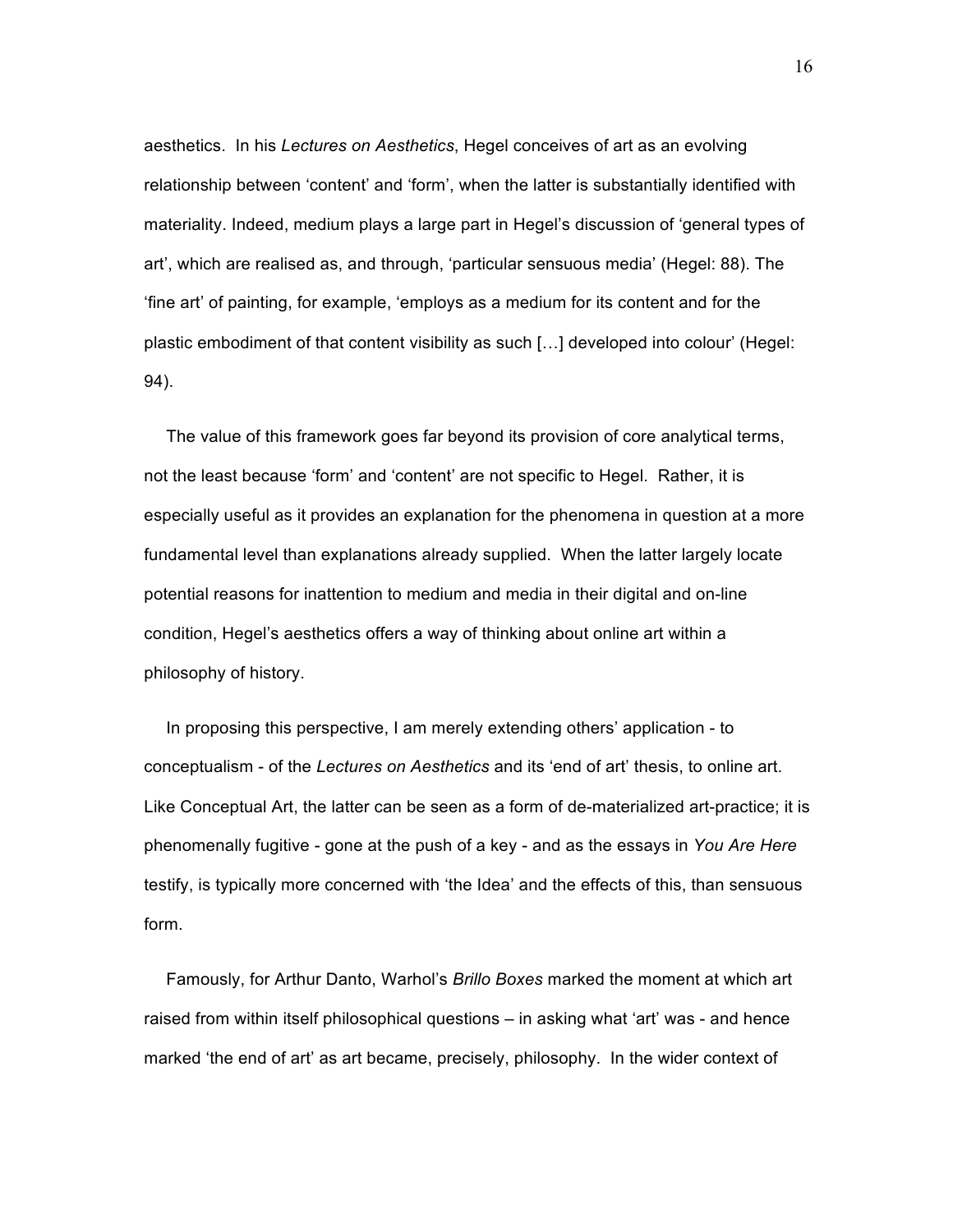Hegel's aesthetics, the transcendence of art is an inevitable development in the history of human thought. As Danto writes:

Hegel […] saw thinking as having a history. The various historical phases of art are phases of thought expressed as art […]*.* Hence art is through and through a product of thought, though limited by the fact that it must express its thoughts by sensuous means. *The End-of-Art* Thesis proclaims our liberation from having to find sensuous equivalents for the content of thought. Thinking has risen above and beyond what art is capable of. Art belongs to a less evolved mode of thinking than what the mind is capable of, not only ideally but actually, and this higher capability is found only in philosophy (Danto: 537).

Hegel himself writes: 'In conformity with such an object-matter ['*free*, concrete intellectual being, which has the function of revealing itself for the inward world of spirit'], art cannot work for sensuous perception. […] the sensuous appearance sinks into worthlessness' (Hegel: 87). Hegel's distaste for the realm associated with embodiment and (human) flesh – other (non-Western, male) forms of subjectivity, perhaps – compels him to reject the very thing that distinguishes art as art, and thus art itself, it seems.

#### **Medium: a mis-reading**

However, what Danto's rhetoric underplays is that dialectically, perhaps, Hegel is actually equivocal on the subject of art's matter. Having made the point above, Hegel immediately says: '[b]ut, on the other hand, this type of Art, like every other, needs an external vehicle of expression' (Hegel: 87). Such it could be said, is for Hegel, art's fatal flaw. Seen from this perspective, art is condemned to materiality, however minimal. As much as Hegel's aesthetics provides a context in which minimisation of medium in the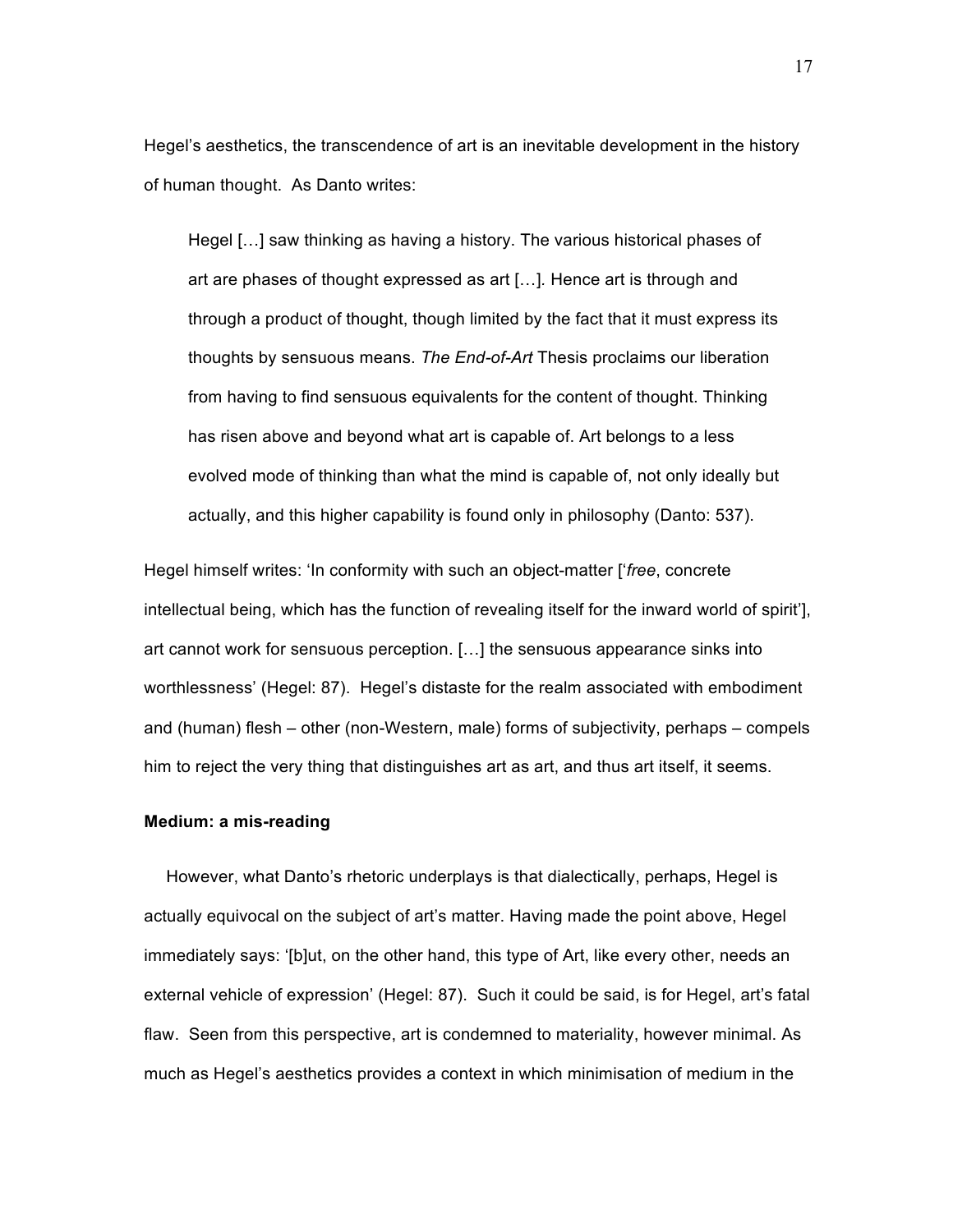theory and / or practice of online art might be understood, as a stage in art's 'evolution' towards immateriality, it also, implicitly warns against indifference to medium, and media. Which is to say, art's materiality is, equally, commended to it as a necessary aspect of its being.

## **'The internet as a (social) medium': an outline for research**

There are grounds, then for returning to Stephanie Bailey's eloquent observation: 'if we were […] to perceive the internet as an aesthetic and therefore sensual [sic] space that has the potential to produce real and meaningful interactions and relations, we might then push the idea of the internet as a (social) medium further' (Bailey: 133). Predicating the 'social' potential of the internet as a medium in part on its aesthetic, sensuous dimension, Bailey's hypothesis offers a compelling prompt to think about the ways in which the formal aspects of online art may offer scope for the articulation of diversity and difference. And in turn, this should be referred to Kholeif's speculation that the 'formal aspects of art making and art viewing' might be 'altered by the integrated dependence on designed technology' (Kholeif: 12).

Exceeding Brügger's 'sketch' for looking at the internet's 'materiality' – its quality as medium – this elaborated scheme of work is structured by the following: the distinction between the expressive condition of medium as such (i.e. its social value) and its capacity to enable expression via being manipulated or 'exploited'; and the distinction between the internet as 'medium' and 'media' - which subdivides the previous distinction. The detail of the grid that constitutes this scheme is referred where possible to shards of clues in *You Are Here* – once more.

#### **The signifying properties of online medium and media**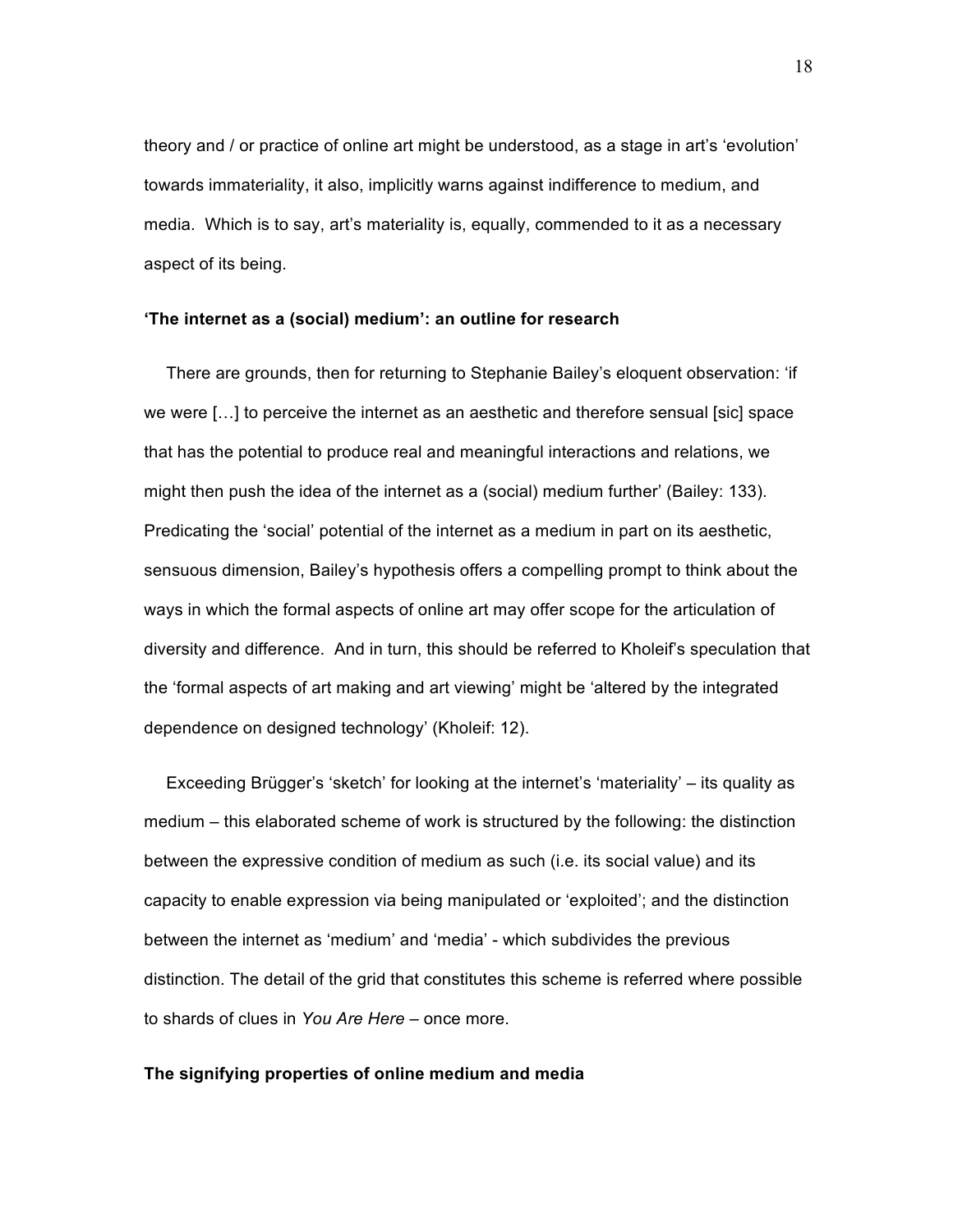*You Are Here* proposes that the idea of 'media' online is overlooked - both critically and, fundamentally, perceptually. Further, it proposes that there are compelling explanations for this inattention: perhaps most strikingly as conventional mediadifferences are flattened in the (meta-) medium of the online digital. This means that it is more productive to focus this discussion of the signifying potential on the internet as *medium* when that is less neglected in critical discussion.

Here is not the place to offer a comprehensive description of the internet as a medium for art, if principally because this scheme of work requires rather a focus upon those formal aspects that might especially facilitate the representation of diversity and difference. Three of these are salient.

The first can be described as the internet's (relative) availability as a means of artproduction and dissemination. To some extent, this is related to its 'ubiquity', which is frequently noted in *You Are Here* (Bridle; Chan; Connor), and is enabled by the internet's wide-ranging distribution in its guise as a mode of publication. More particularly, the internet's availability as art medium is facilitated by two significant conditions. First: technological, whereby in all sorts of ways (e.g. technical, economic, infrastructural), it becomes accessible; and second: epistemological, whereby many different things online are recognised or known as 'art'. In this latter instance, 'art' takes on a nominalist quality – if not for its users, who might defend their definitions by referring to the object's (perceived) essence as art. Or in Brad Tromel's terms, art is the subject of 'image anarchism', when that describes the ways in which, online, art is defined by 'users of social media' – in myriad different ways (Tromel: 39).

Of course, this accessibility is not unequivocal. The internet is not 'ubiquitous' across the globe – either as a means of production or in its passive form. The notion of digital

19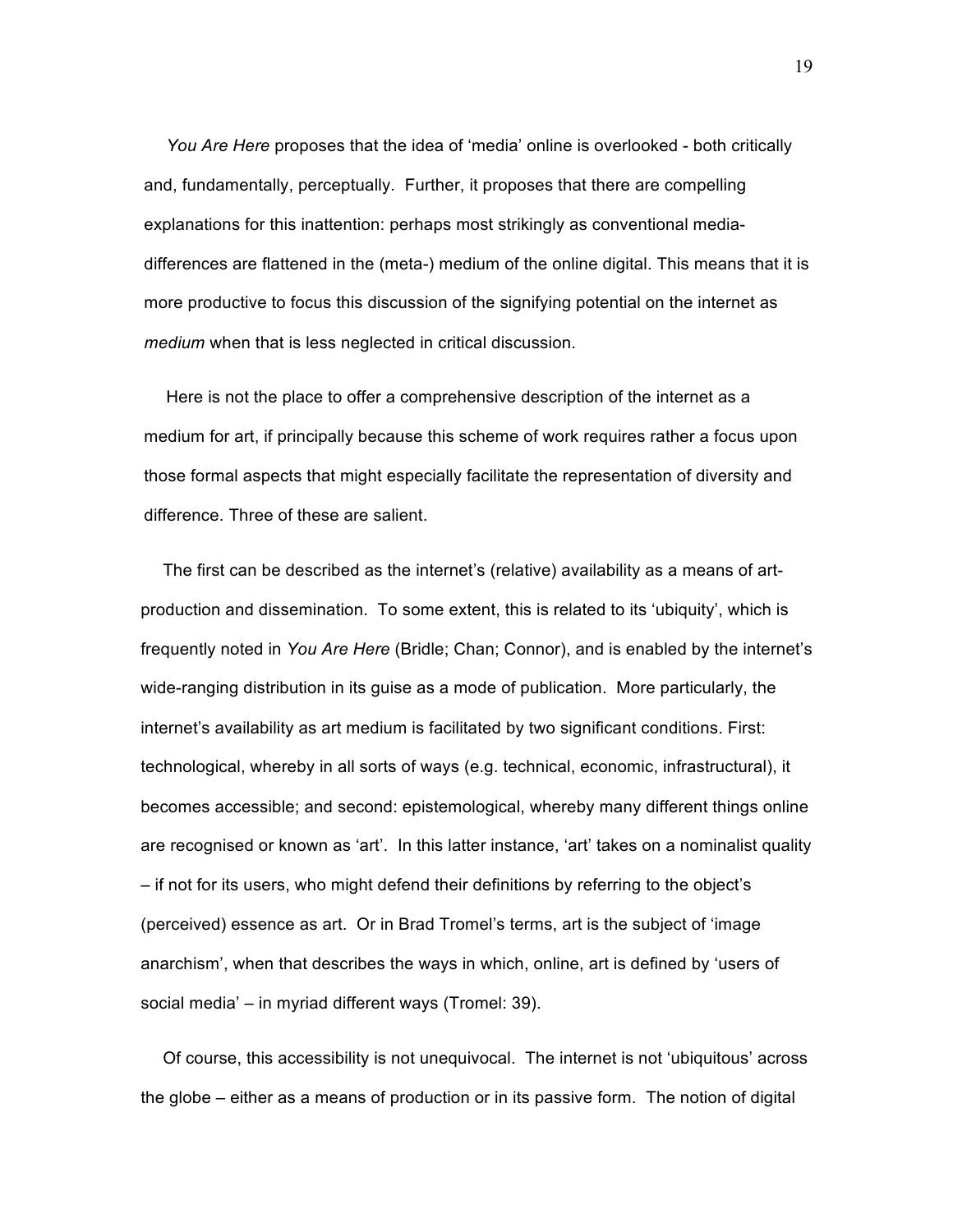'saturation' is hyperbole, which speaks of the particular material conditions of their existence in technologically advanced metropolitan centres. Something of this is caught in Zach Blas' notion of 'pseudo-totalization' (Blas: 88). And unevenness of access to internet communication is powerfully addressed in the visual essay by Model Court looking at the technological mediation of international justice, which, between Rawanda and Finland, threatens to fail for want of a fibre optic link.

Such should be the first, key concern for a programme of research looking at the internet as art medium and its political constituencies, with further questions involving the matter of who is included and excluded by the internet's historically enhanced availability as a mode of production, first at the technological level, and then by a pluralising art-theory - 'image anarchism'. The second key concern is the realization of the internet as a hybrid medium, and its art likewise.

For reasons of its digital condition, and specifically, the capacity of the pixel and byte to phenomenalise a range of sense-based media – (moving) image, sound, written-text – online space is typically a multi-media one. This is by no means technically necessary. Text-free websites are possible, though the utilitarian condition of much online activity would make them eccentric.<sup>2</sup> And neither, with its inevitable visuality, is the screen the necessary way of accessing things online; content could be accessed aurally, for instance. The hybrid condition of the internet - as a screen-based phenomenon – is conventional. Conventionally, as such, it comprises: image-written-text; (moving-)imagemusic-written-text (e.g. YouTube). And as it has been noted, there is tendency for these sense-directed media to merge, online - in what Kholeif has aptly described as a 'trans-

<sup>&</sup>lt;sup>2</sup> See http://webwithoutwords.com/blog/do\_i\_know\_this\_person/ - which is on the way to a text-free internet.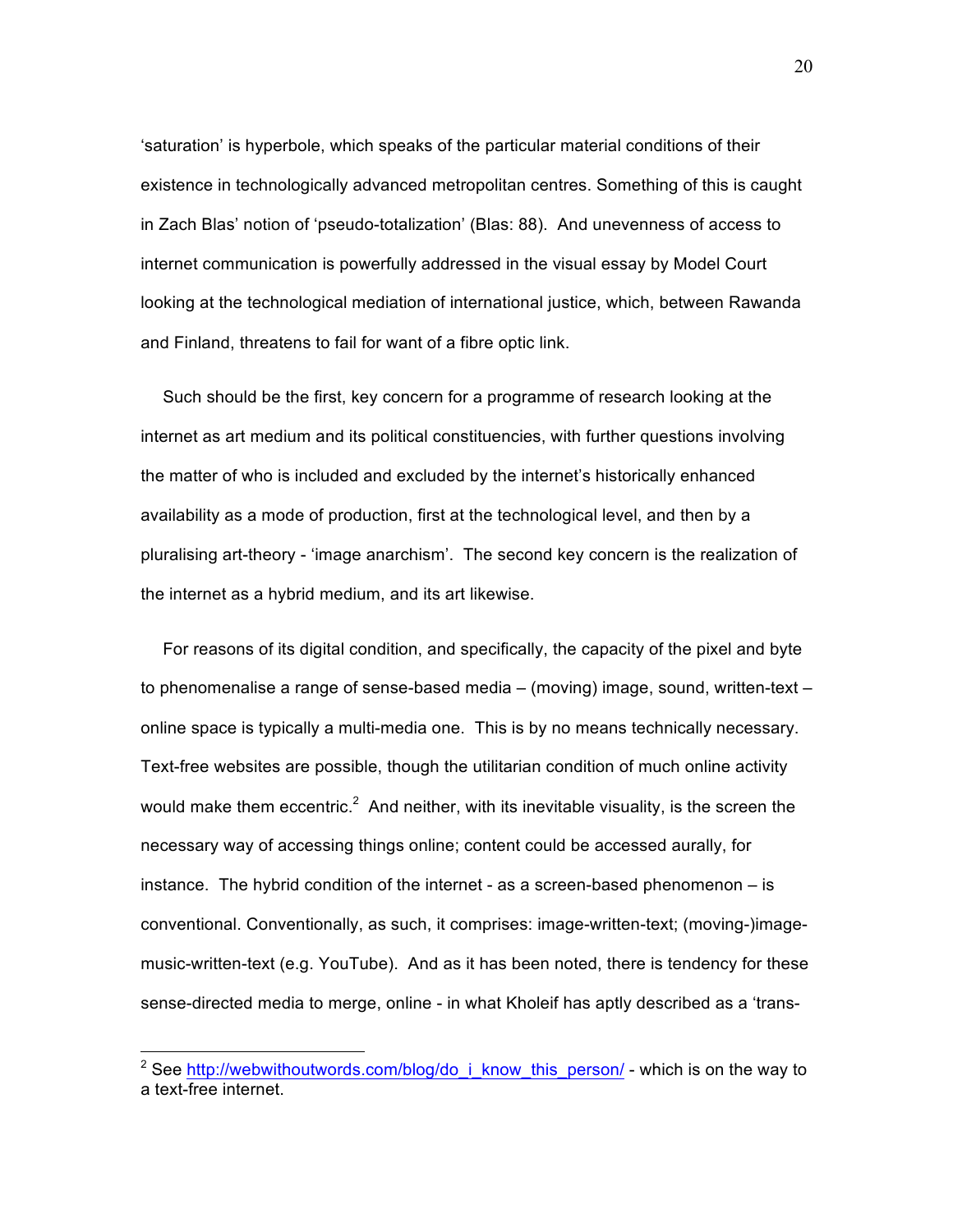media virtual environment' (Kholeif: 85).

Several things follow from this hybridity for the representation of diversity and difference and two in particular stand out. The first is cued by James Bridle's notion of the New Aesthetic, which, including and exceeding things online, is 'an attempt to "write" critically about the network in the vernacular of the network itself: in a Tumblr, in blog posts, in YouTube videos of lectures, tweeted reports and messages, reblogs, likes, and comments' (Bridle: 22). In other words, the New Aesthetic is a hybrid or trans-medial form. As such 'it does not conform to the formal shapes – manifesto, essay, book – expected by critics and academics' (Bridle: 22). Hence, it may be argued that it represents a refusal of institutional or establishment discourse, if this is identified with mono-medium forms such as the (written) manifesto, essay and book. The same might go for hybrid, purely online forms which similarly might challenge institutionalised power and be 'largely illegible' to such (Bridle: 22). For anyone who dis-identifies with this kind of formal power, trans-medial forms offer alternatives.

At the same time, hybrid forms are expressively inclusive, at least in offering a variety of entry points. A menu of (moving-)image, written-text, and music interfaces, enables different preferences, and for the online artist, a segue into less familiar expressive forms, from the known and understood.

This notion of the segue is formalised for digital culture in the idea of the hyperlink, which is key to the third, major formal issue for this scheme of work; the social value of the internet, to artists, as a 'networked' medium (Bailey: 133). Perhaps the differences between a networked and a hybrid medium are not acute, when hyperlinks facilitate connections across difference (difference in media, form and content, for example). But hyperlinks also facilitate connections of similarity (e.g. media, form and content), though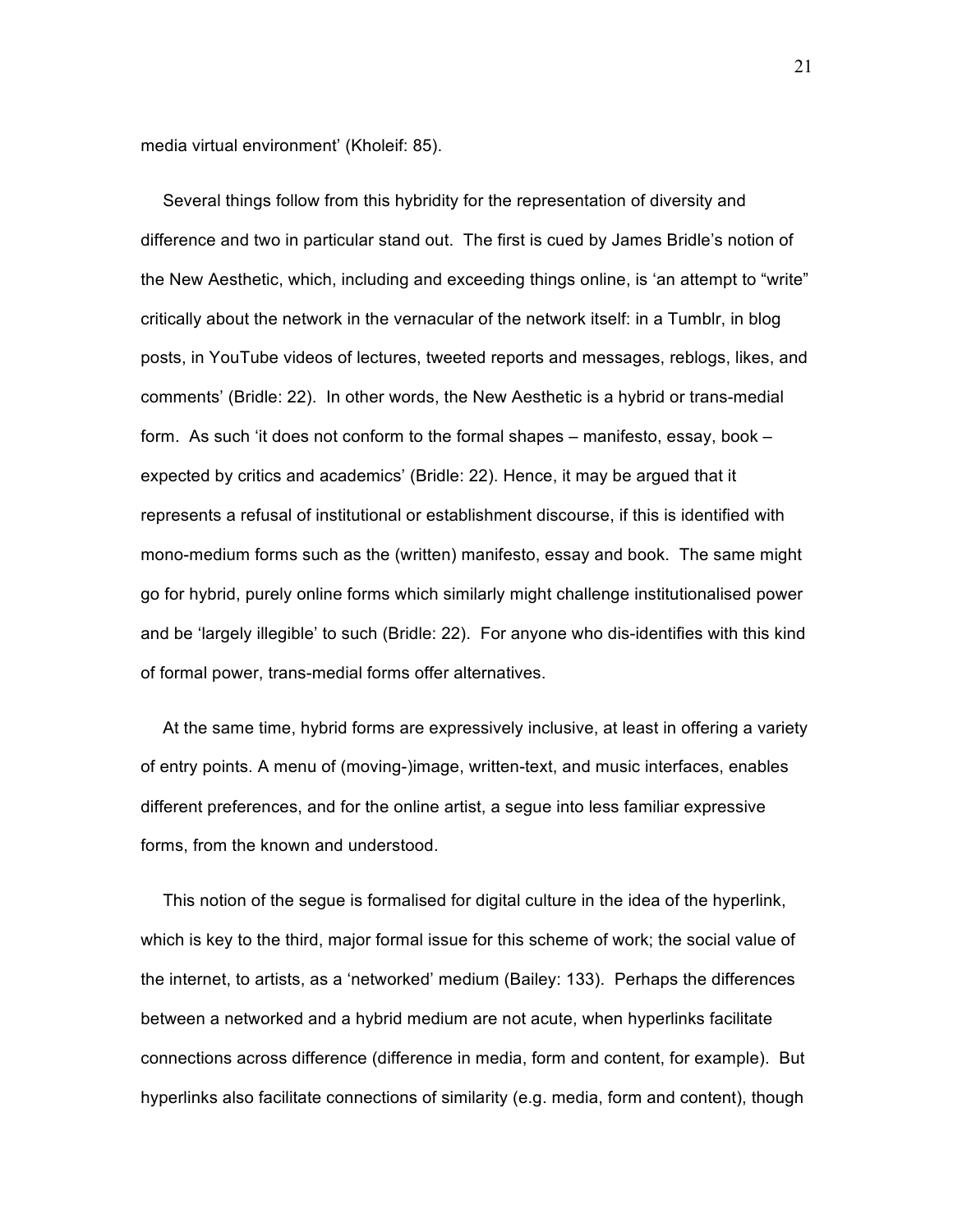here it could be argued that those similarities are also differences of place and time. In this respect, an enquiry into the expressive potential of a networked medium should consider the power of the gaps between 'nodes' as much as it might consider the political value of making things proximate: connections. Adroitly realised, these aspects of the hyperlink have the potential to realise a politics of empathy in difference, and intersectionality, respectively.

#### **The internet as social medium for art – 'exploited'**

Replacing Davies' term, 'exploitation' with the admittedly less powerful notion of 'deployment', the next task for this scheme of work is to consider the way in which the internet as (relatively) available, hybrid and networked medium is, in detail, put to use by artists. The question here – via Davies' use of Margolis – would be: what is the online, digital equivalent of painting's 'purposeful system of brushstrokes'? (Davies: 183). Or: how do artists working with the internet as medium inflect their given means for expressive effect? For all sorts of reasons, this is a hugely demanding enquiry. Issues of the non-gestural (non-'brushstroke') quality of artists' use of pixels and the like aside, a proper study of the internet's deployment in this way would require extensive recourse to examples, then discussion and analysis of such. Again, here is not the place for that. The issue of the signifying value of a given use of medium would have to be considered – in the light of a complex relationship between a given digital idiom and its cultural significance.

In all of this, there is no doubt that art's materiality matters as much online as in socalled real life. Equally, the materiality of real life differences matter when they matter to those who live with their effects, of whatever kind, and however those differences are produced. Whether or not art's materiality will matter so much in a post-identitarian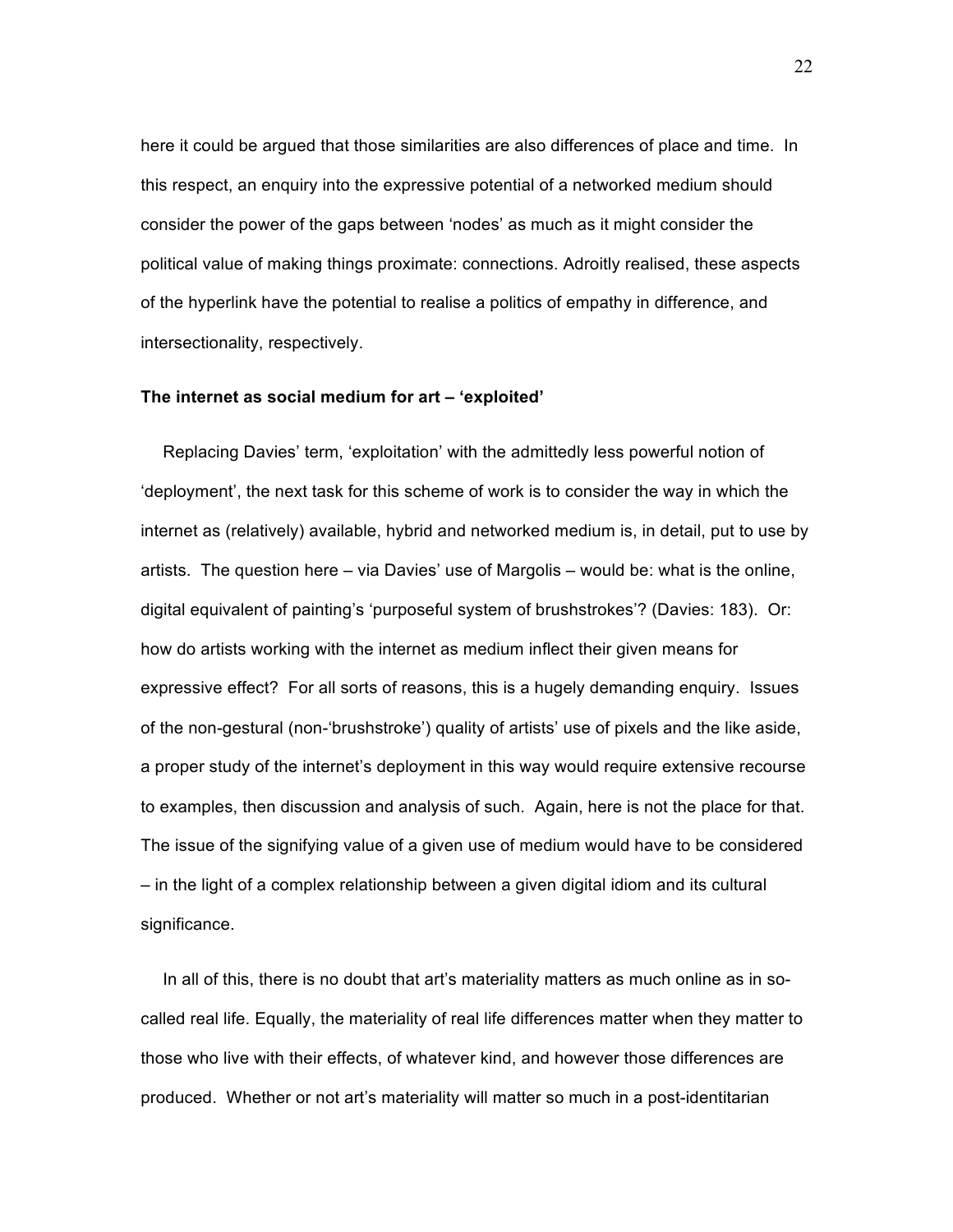world, to use Blas' term (Blas: 87) – whether the necessity of art's materiality is necessarily tied to larger matters - is perhaps another question.

#### **References**

- Basel Abbas & Ruanne Abou-Rahme, 'May Amnesia Never Kiss Us on the Mouth' in Kholeif, ed. *You are Here: Art After the Internet*.
- Sophia Al-Maria, 'Dataforming the Hinternet' in Kholeif, ed. *You are Here: Art After the Internet*.
- Erika Balsom, 'Against the Novelty of New Media: The Resucitation of the Authentic' in Kholeif, ed. *You are Here: Art After the Internet*.
- Stephanie Bailey, 'OurSpace: Take the Net in Your Hands' in Kholeif, ed. *You are Here: Art After the Internet*.
- Zach Blas, 'Contra-Internet Aesthetics' in Kholeif, ed. *You are Here: Art After the Internet*.
- James Bridle 'The New Aesthetic and its Politics' in Kholeif, ed. *You are Here: Art After the Internet*.

Niels Brügger 'Does the materiality of the internet matter?' in Niels Brügger & Henrik

Bødker (eds.), *The Internet & Society?* (The Centre for Internet Research, Aarhus:

2002.)

```
http://cfi.au.dk/fileadmin/www.cfi.au.dk/publikationer/cfis_skriftserie/005_brugger_boe
dker.pdf#page=14 (accessed 27.4.2015).
```
Jennifer Chan, 'Notes on Post-Internet' in Kholeif, ed. *You are Here: Art After the*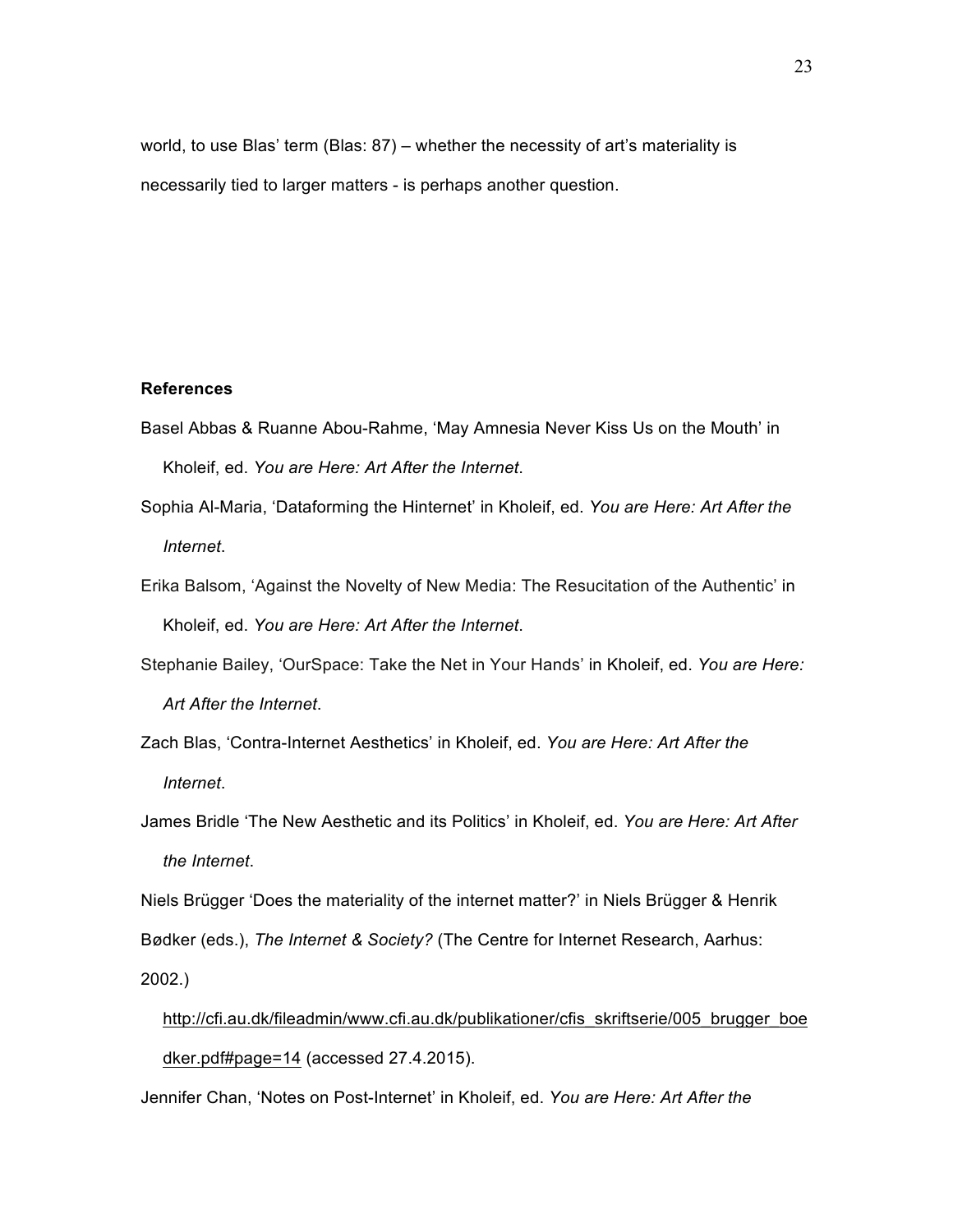*Internet*.

Tyler Coburn, 'Naturally Speaking' in Kholeif, ed. *You are Here: Art After the Internet*. Michael Connor, 'Post-Internet: What It Is and What It Was' in Kholeif, ed. *You are*

*Here: Art After the Internet*.

- Arthur Danto, 'Hegel's End of-Art-Thesis' in Wellbery, Ryan and Gumbrecht ed. *A New History of German Literature* (Belknap Press, Harvard University Press Reference Library: 2005)
- Jesse Darling, 'Post-Whatever [hash]usermilitia' in Kholeif, ed. *You are Here: Art After the Internet*.
- David Davies, 'Medium in Art' in Levinson, ed. *The Oxford Handbook of Aesthetics* Oxford University Press: 2005).
- Brian Droitcour, 'Societies of Out of Control: Language and Technology in Ryan Trecartin's Movies' in Kholeif, ed. *You are Here: Art After the Internet*.
- Constant Dullaart 'Where to for Public Space?' in Kholeif, ed. *You are Here: Art After the Internet*.
- Ed Halter, 'Foreword' in Kholeif, ed. *You are Here: Art After the Internet*.
- Georg Wilhelm Friedrich Hegel, *Lectures on Aesthetics* (Penguin: 2004).
- Model Court, 'Resolution 978HD: A Visual Essay' in Kholeif, ed. *You are Here: Art After the Internet*.

Omar Kholeif , 'Preamble' in Kholeif, ed. *You are Here: Art After the Internet*.

- Omar Kholeif , 'The Curator's New Medium' in Kholeif, ed. *You are Here: Art After the Internet*.
- Omar Kholeif (ed.), *You Are Here: Art After the Internet* (Cornerhouse and SPACE: 2014).
- Gunther Kress, *Multimodality: a Social Semiotic Approach to Contemporary*